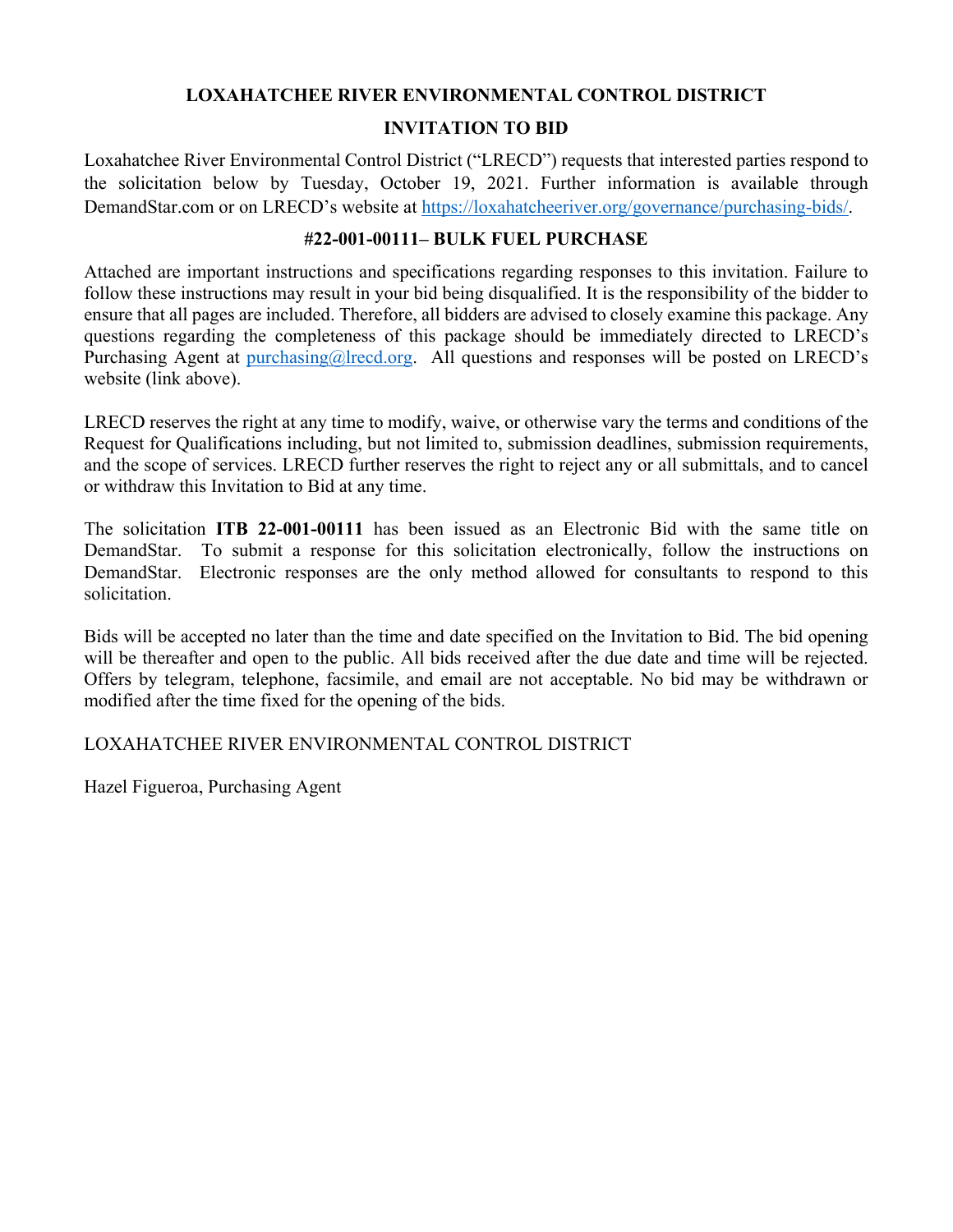### **LOXAHATCHEE RIVER ENVIRONMENTAL CONTROL DISTRICT #22-001-00111– BULK FUEL PURCHASE GENERAL CONDITIONS**

#### **GENERAL INFORMATION**

Bidders are advised that this package constitutes the complete set of specifications, terms, and conditions which forms the binding contract between the LRECD and the successful bidder. Changes to this invitation to bid may be made only by written amendment issued by the LRECD's Purchasing Principal. Bidders are further advised to closely examine every section of this document, to ensure that all sequentially numbered pages are present, and to ensure that it is fully understood. Questions or requests for explanations or interpretations of this document must be submitted to the Purchasing Department contact in writing with sufficient time to permit a written response and, if required, will be provided to all prospective bidders prior to bid opening. Oral explanations or instructions given by any LRECD agent are not binding and should not be interpreted as altering any provision of this document. Bidder certifies that this bid is made without reliance on any oral representations made by the LRECD.

The obligations of the LRECD under this award are subject to the availability of funds lawfully appropriated for its purpose.

#### **LEGAL REQUIREMENTS**

a. COMPLIANCE WITH LAWS AND CODES: Federal, State, County and local laws, ordinances, rules and regulations that in any manner affect the items covered herein apply. Lack of knowledge by the bidder shall in no way be a cause for relief from responsibility. The successful bidder shall strictly comply with Federal, State and local pollution, highway, and safety regulations. Bidder certifies that all materials, equipment, processes, or other items supplied in response to this solicitation shall comply with all relevant Federal and State requirements. Any costs to maintain such compliance shall be borne by the bidder. In compliance with Chapter 442, Florida Statutes, any toxic substance resulting from this solicitation shall be accompanied by a properly completed Material Safety Data Sheet (MSDS).

The Uniform Commercial Code (Florida Statutes, Chapter 672) shall prevail as the basis for contractual obligations between the successful bidder and LRECD for any terms and conditions not specifically stated in the Solicitation.

- b. DISCRIMINATION PROHIBITED: LRECD is committed to assuring equal opportunity in the award of contracts and complies with all laws prohibiting discrimination. The successful bidder is prohibited from discriminating against any employee, applicant, or client because of race, color, religion, disability, sex, age, national origin, ancestry, marital status, sexual orientation, or gender identity and expression.
- c. INDEPENDENT CONTRACTOR RELATIONSHIP: The successful bidder is, and shall be, in the performance of all work, services, and activities under this Contract, an Independent Contractor and not an employee, agent, or servant of LRECD. All persons engaged in any of the work or services performed pursuant to this Contract, at all times, and in all places, be subject to the successful bidder's sole direction, supervision, and control. The successful bidder shall exercise control over the means and manner in which it and its employees perform the work, and in all respects the successful bidder's relationship, and the relationship of its employees, to LRECD shall be that of an Independent Contractor and not as employees or agents of LRECD.

ITB #22-001-00111 BULK FUEL PURCHASE Page | 1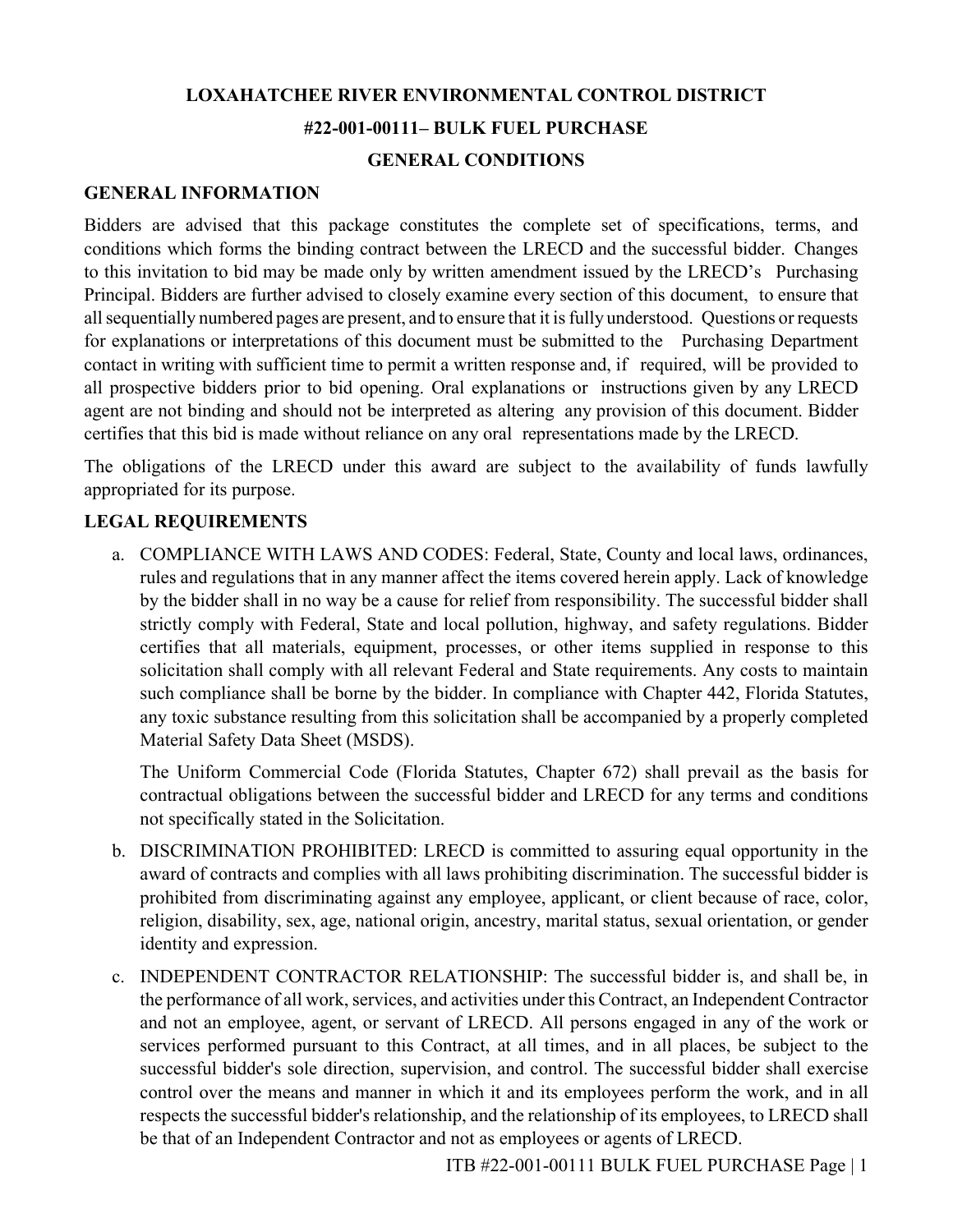- d. PUBLIC ENTITY CRIMES: F.S. 287.133 requires LRECD to notify all bidders of the following: "A person or affiliate who has been placed on the convicted vendor list following a conviction for a public entity crime may not submit a response on a contract with a public entity for the construction or repair of a public building or public work, may not submit bids on leases of real property to a public entity, may not be awarded or perform work as a contractor, supplier, subcontractor, or consultant under a contract with any public entity, and may not transact business with any public entity in excess of the threshold amount provided in F.S. 287.017 for CATEGORY TWO for a period of 36 months from the date of being placed on the convicted vendor list."
- e. NON-COLLUSION: Bidder certifies that it has entered into no agreement to commit a fraudulent, deceitful, unlawful, or wrongful act, or any act which may result in unfair advantage for one or more consultants over other bidders. Conviction for the Commission of any fraud or act of collusion in connection with any sale, bid, quotation, proposal or other act incident to doing business with LRECD may result in permanent debarment.

No premiums, rebates or gratuities are permitted; either with, prior to or after any delivery of material or provision of services. Any such violation may result in award cancellation, return of materials, discontinuation of services, removal from the vendor list(s), and/or debarment or suspension from doing business with LRECD.

- f. LOBBYING: After the issuance of any solicitation, or during renegotiation of any existing contract, no prospective vendor, consultant, their agents, representatives, or persons acting at the request of such vendors shall contact, communicate with or discuss any matter relating to the solicitation or renegotiations with any LRECD officer, agent, Board member, or employee other than the Purchasing Agent or his/her designee. This prohibition ends upon execution of the final contract or when the solicitation has been cancelled or the renegotiation is terminated. Renegotiation is deemed to have commenced upon a vote of the Board or written notice from the Purchasing Agent. A vendor who violates this provision may be subject to one or more of the following sanctions: (A) Written warning and reprimand; (B) Termination of contract; and (C) Debarment or suspension.
- g. CONFLICT OF INTEREST: All bidders shall disclose with their bid the name of any officer, director, or agent who is also an employee or a relative of an employee of LRECD. Further, all bidders shall disclose the name of any LRECD employee or relative of an LRECD employee who owns, directly or indirectly, an interest of ten percent or more in the bidder's firm or any of its branches.
- h. SUCCESSORS AND ASSIGNS: LRECD and the successful bidder each binds itself and its successors and assigns to the other party in respect to all provisions of this Contract. Neither LRECD nor the successful bidder shall assign, sublet, convey or transfer its interest in this Contract without the prior written consent of the other.
- i. INDEMNIFICATION: Regardless of the coverage provided by any insurance, the successful bidder shall indemnify, save harmless and defend LRECD, its agents, servants, or employees from and against any and all claims, liability, losses and/or causes of action which may arise from any negligent act or omission of the successful bidder, its subcontractors, agents, servants or employees during the course of performing services or caused by the goods provided pursuant to these bid documents and/or resultant contract.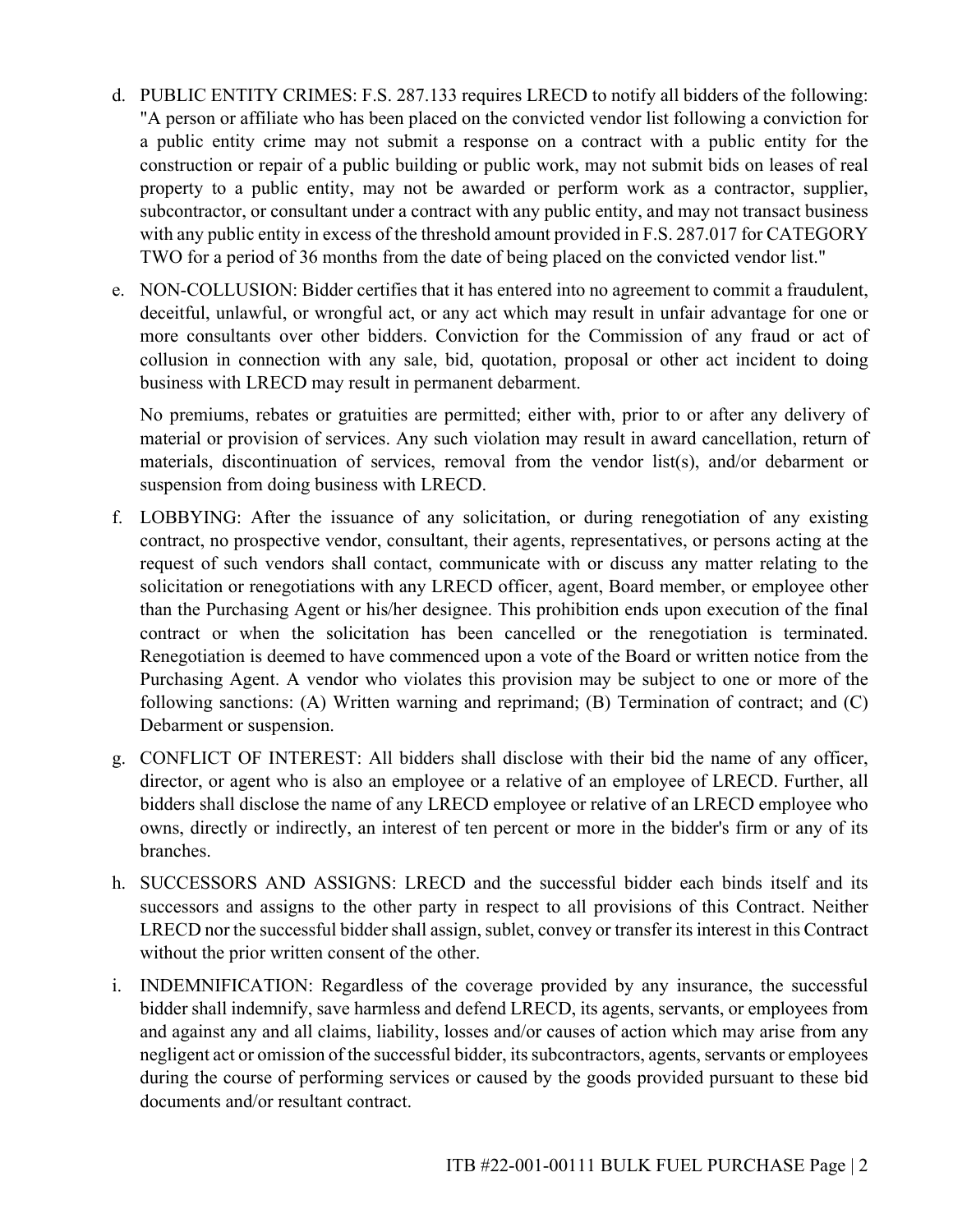- j. PUBLIC RECORDS: Any material submitted in response to this Solicitation is considered a public document in accordance with F.S. 119.07. This includes material which the responding bidder might consider to be confidential or a trade secret. Any claim of confidentiality is waived upon submission, effective after opening pursuant to F.S. 119.07.
- k. INCORPORATION, PRECEDENCE, JURISDICTION: This Solicitation shall be included and incorporated in the final award. The order of contractual precedence shall be the bid document (original terms and conditions), bid response, and purchase order or term contract order. Any and all legal action necessary to enforce the award or the resultant contract shall be held in Palm Beach County and the contractual obligations shall be interpreted according to the laws of Florida.
- l. LEGAL EXPENSES: LRECD shall not be liable to a bidder for any legal fees, court costs, or other legal expenses arising from the interpretation or enforcement of this contract, or from any other matter generated by or relating to this contract.

#### **3. BID SUBMISSION**

a. SUBMISSION OF RESPONSES: All bid responses must be submitted on the provided Invitation for Bid "Bid Response" Form. Bid responses on vendor letterhead/quotation forms shall not be accepted. Responses must be typewritten or written in ink and must be signed in ink by an agent of the company having authority to bind the company or firm. FAILURE TO SIGN THE BID RESPONSE FORM AT THE INDICATED PLACES SHALL BE CAUSE FOR REJECTION OF THE BID.

The bid submission must be submitted electronically through DemandStar.com. The proposer can only view/submit their bid response and will not have access to any other submittals. The bid response submitted may be changed at the consultant's discretion until the solicitation due date and time is reached. Respondents are strongly encouraged to contact DemandStar at demandstar.com or (866) 273-1863 for instructions on how to submit an electronic bid.

- b. CERTIFICATIONS, LICENSES AND PERMITS: Unless otherwise directed in Special Conditions of this bid, bidder should include with its bid a copy of all applicable Certificates of Competency issued by the State of Florida or the Palm Beach County Construction Industry Licensing Board in the name of the bidder shown on the bid response page. It shall also be the responsibility of the successful bidder to submit, prior to commencement of work, a current Local Business Tax Receipt (Occupational License) for Palm Beach County and all permits required to complete this contractual service at no additional cost to LRECD. A Palm Beach County Local Business Tax Receipt (Occupational License) is required unless specifically exempted by law. In lieu of a Palm Beach County Local Business Tax Receipt (Occupational License), the bidder should include the current Local Business Tax Receipt (Occupational License) issued to the bidder in the response. It is the responsibility of the successful bidder to ensure that all required certifications, licenses and permits are maintained in force and current throughout the term of the contract. Failure to meet this requirement shall be considered default of contract.
- c. DRUG FREE WORKPLACE CERTIFICATION: In compliance with F.S. 287.087, attached form "Drug-Free Workplace Certification" should be fully executed and submitted with the bid response in order to be considered for a preference whenever two (2) or more bids which are equal with respect to price, quality, and service are received by LRECD.
- ITB #22-001-00111 BULK FUEL PURCHASE Page | 3 d. CONDITIONED OFFERS: Bidders are cautioned that any condition, qualification, provision, or comment in their bid, or in other correspondence transmitted with their bid, which in any way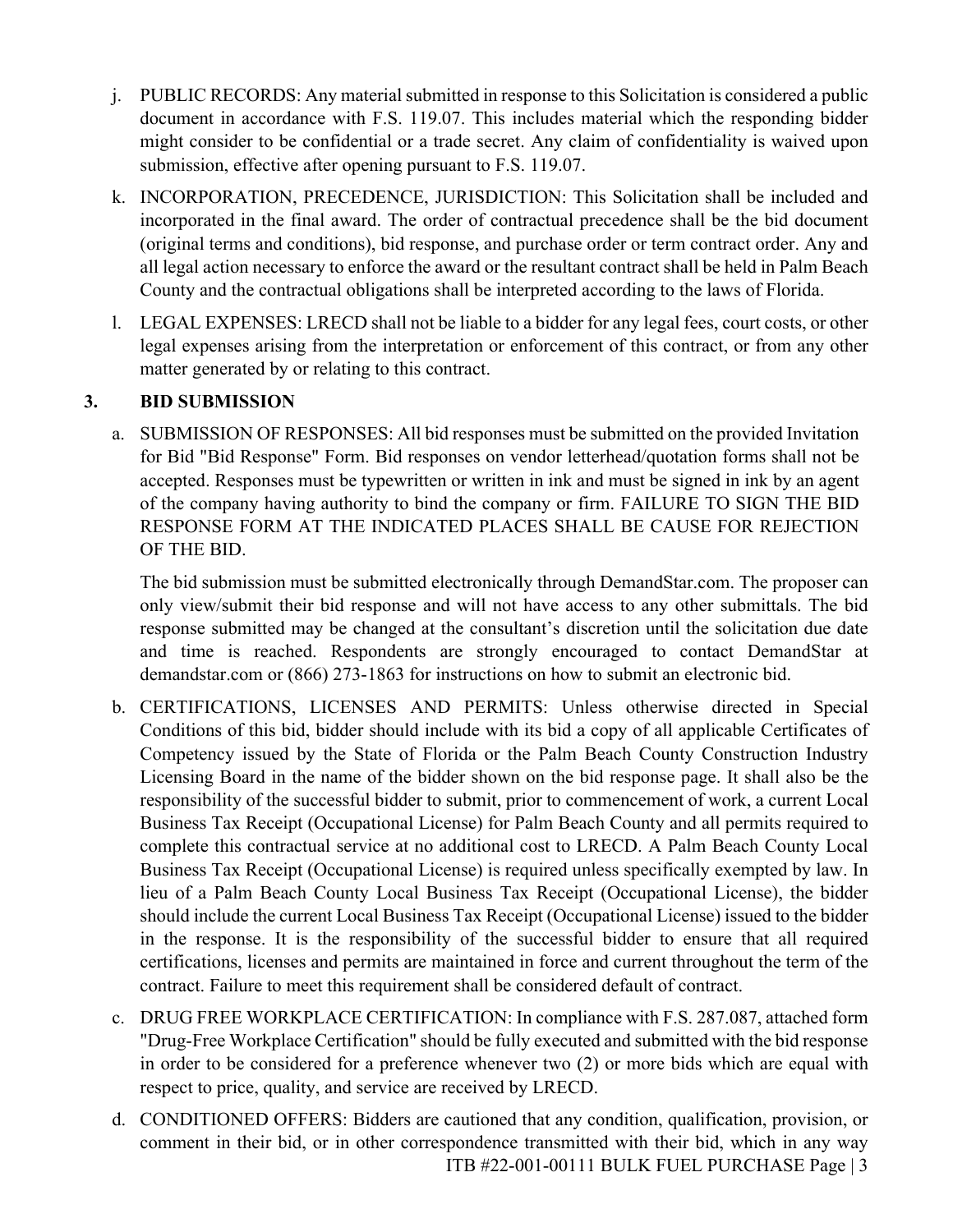modifies, takes exception to, or is inconsistent with the specifications, requirements, or any of the terms, conditions, or provisions of this solicitation, is sufficient cause for the rejection of their bid as non-responsive.

e. PRICING:

(1) Prices offered must be the price for new merchandise and free from defect. Unless specifically requested in the bid specifications, any bids containing modifying or escalation clauses shall be rejected.

(2) The price offered must be in accordance with the unit of measure provided on the bid response page(s). One (1) space or line requires only one (1) single, fixed unit price. Anything other than a single, fixed unit price shall result in the rejection of the bid.

(3) All unit prices bid should be within five (5) decimal points. If bidder's pricing exceeds five decimal points, LRECD reserves the right to round up or down accordingly.

(4) Bidder warrants by virtue of bidding that prices shall remain firm for a period of ninety (90) days from the date of bid opening to allow for evaluation and award.

(5) Bidder warrants by virtue of bidding that prices shall remain firm for the initial and any subsequent term unless modified by a special condition.

(6) In the event of mathematical error(s), the unit price shall prevail, and the bidder's total offer shall be corrected accordingly. BIDS HAVING ERASURES OR CORRECTIONS MUST BE INITIALED IN INK BY THE BIDDER PRIOR TO BID OPENING. IF THE CORRECTION IS NOT PROPERLY INITIALED, OR IF THE INTENT OR LEGIBILITY OF THE CORRECTION IS NOT CLEAR, THE BID SHALL BE REJECTED.

(7) Bidders may offer a cash discount for prompt payment. However, such discounts shall not be considered in determining the lowest net cost for bid evaluation purposes unless otherwise specified in the special conditions. Bidders should reflect any discounts to be considered in the unit prices bid.

- f. SUBMITTING NO BID or NO CHARGE: Bidders not wishing to bid on some items sought by this solicitation should mark those items as "no bid." If some items are to be offered at no charge, bidders should mark those items as "no charge." Items left blank shall be considered a "no bid" for that item, and the bid shall be evaluated accordingly. Bidders who do not wish to submit bids on any item on this solicitation, should return a "Statement of No Bid" in an envelope plainly marked with the bid number and marked "NO BID."
- g. ACCEPTANCE/REJECTION OF BIDS: LRECD reserves the right to accept or to reject any or all bids. LRECD also reserves the right to (1) waive any non-substantive irregularities and technicalities; (2) reject the bid of any bidder who has previously failed in the proper performance of a contract of a similar nature, who has been suspended or debarred by another governmental entity, or who is not in a position to perform properly under this award; and (3) inspect all facilities of bidders in order to make a determination as to its ability to perform.

LRECD reserves the right to reject any offer or bid if the prices for any line items or subline items are materially unbalanced. An offer is materially unbalanced if it is mathematically unbalanced, and if there is reason to believe that the offer would not result in the lowest overall cost to LRECD, even though it is the lowest evaluated offer. An offer is mathematically unbalanced if it is based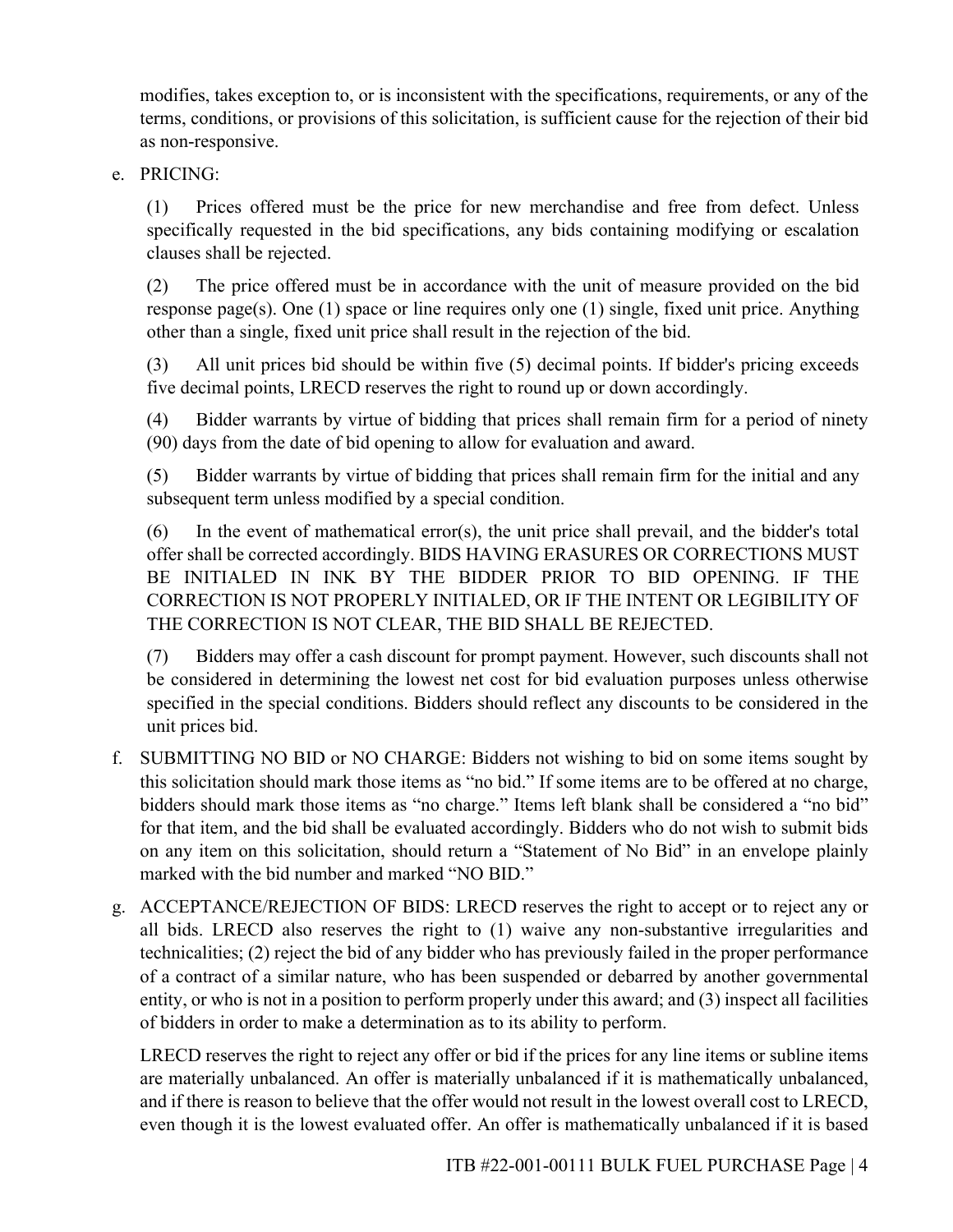on prices which are significantly less than fair market price for some line items and significantly greater than fair market price for other line items. Fair market price shall be determined based on industry standards, comparable offers, existing contracts, or other means of establishing a range of current prices for which the line items may be obtained in the marketplace. The determination of whether a particular offer is materially unbalanced shall be made in writing by the Purchasing Agent, citing the basis for the determination.

- h. NON-EXCLUSIVE: LRECD reserves the right to acquire some or all of these goods and services through a State of Florida contract under the provisions of F.S. 287.042 provided the State of Florida contract offers a lower price for the same goods and services. This reservation applies both to the initial award of this solicitation and to acquisition after a term contract may be awarded. Additionally, LRECD reserves the right to award other contracts for goods and services falling within the scope of this solicitation and resultant contract when the specifications differ from this solicitation or resultant contract, or for goods and services specified in this solicitation when the scope substantially differs from this solicitation or resultant contract.
- i. OFFER EXTENDED TO OTHER GOVERNMENTAL ENTITIES: LRECD encourages and agrees to the successful consultant extending the pricing, terms and conditions of this solicitation or resultant contract to other governmental entities at the discretion of the successful consultant.
- j. PERFORMANCE DURING EMERGENCY: By submitting a bid, bidder agrees and promises that, during and after a public emergency, disaster, hurricane, flood, or acts of God, LRECD shall be given "first priority" for all goods and services under this contract. Bidder agrees to provide all goods and services to LRECD during and after the emergency at the terms, conditions, and prices as provided in this solicitation on a "first priority" basis. Bidders shall furnish a 24- hour phone number to LRECD in the event of such an emergency. Failure to provide the stated priority during and after an emergency shall constitute default of contract and make the bidder subject to sanctions from doing further business with LRECD.

#### **4. AWARD**

- a. OBSERVING THE PUBLISHED BID OPENING TIME: The published bid opening time shall be scrupulously observed. It is the sole responsibility of the bidder to ensure that their bid is submitted prior to the published bid opening time. Any bid submitted after the precise time of bid opening shall not be considered and shall be returned to the bidder unopened if bidder identification is possible without opening. This solicitation has been issued as an Electronic Bid with the same title on DemandStar. To submit a response for this bid electronically, follow the instructions on DemandStar. Electronic responses are the only method allowed for Bidders to response to this solicitation. Bids shall be submitted on or before the date and time specified.
- b. POSTING OF AWARD RECOMMENDATION: Notice of all LRECD decisions or intended decisions shall be made by electronic posting on LRECD's Purchasing web page (e.g., https://loxahatcheeriver.org/governance/purchasing-bids/).
- c. PROTEST PROCEDURE: Any person adversely affected by a bid or request for proposal shall file a notice of protest in writing, within three (3) business days from the date on the notice of the decision. A formal written protest shall be filed within ten (10) business days after the protesting party files the notice of protest. Failure to file a protest within the time prescribed shall constitute a waiver of this Protest Provision. LRECD's complete protest procedures are provided in the LRECD Procurement Policy, see https://loxahatcheeriver.org/governance/purchasing-bids/.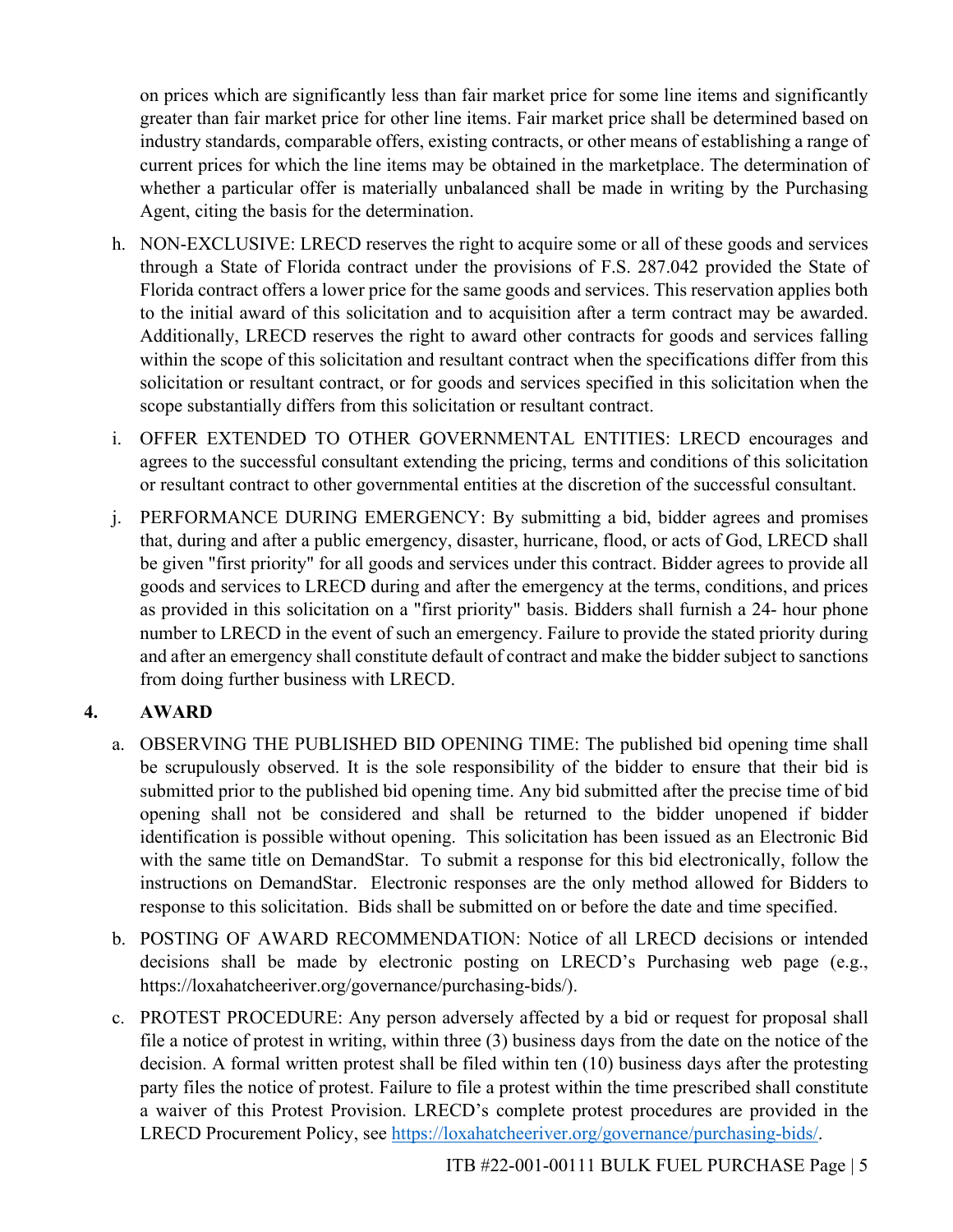#### **5. CONTRACT ADMINISTRATION**

- a. FEDERAL AND STATE TAX: LRECD is exempt from Federal and State taxes. The Purchasing Agent shall provide an exemption certificate to the successful bidder, upon request. Successful bidders are not exempted from paying sales tax to their suppliers for materials to fulfill contractual obligations with LRECD, nor are successful bidders authorized to use LRECD's Tax Exemption Number in securing such materials.
- b. PAYMENT: Payment shall be made by LRECD after commodities/services have been received, accepted and properly invoiced as indicated in the contract and/or order. Invoices must bear the order number.
- c. CHANGES: LRECD Purchasing Agent may make minor changes to the contract terms by written notification to the successful bidder. Minor changes are defined as modifications which do not significantly alter the scope, nature, or price of the specified goods or services. Typical minor changes include, but are not limited to, place of delivery, method of shipment, minor revisions to customized work specifications, and administration of the contract. The successful bidder shall not amend any provision of the contract without written notification to the Purchasing Agent, and written acceptance from the Purchasing Agent.
- d. DEFAULT: LRECD may, by written notice of default to the successful bidder, terminate the contract in whole or in part if the successful bidder fails to satisfactorily perform any provisions of this solicitation or resultant contract, or fails to make progress so as to endanger performance under the terms and conditions of this solicitation or resultant contract, or provides repeated nonperformance, or does not remedy such failure within a period of 10 days (or such period as the Purchasing Agent may authorize in writing) after receipt of notice from the Purchasing Agent specifying such failure. In the event LRECD terminates this contract in whole or in part because of default of the successful bidder, LRECD may procure goods and/or services similar to those terminated, and the successful bidder shall be liable for any excess costs incurred due to this action.

If it is determined that the successful bidder was not in default or that the default was excusable (e.g., failure due to causes beyond the control of, or without the fault or negligence of, the successful consultant), the rights and obligations of the parties shall be those provided in Section 5-e, "Termination for Convenience."

e. TERMINATION FOR CONVENIENCE: The Purchasing Agent may, whenever the interests of LRECD so require, terminate the contract, in whole or in part, for the convenience of LRECD. The Purchasing Agent shall give five (5) days prior written notice of termination to the successful bidder, specifying the portions of the contract to be terminated and when the termination is to become effective. If only portions of the contract are terminated, the successful bidder has the right to withdraw, without adverse action, from the entire contract.

Unless directed differently in the notice of termination, the successful bidder shall incur no further obligations in connection with the terminated work, and shall stop work to the extent specified and on the date given in the notice of termination. Additionally, unless directed differently, the successful bidder shall terminate outstanding orders and/or subcontracts related to the terminated work.

ITB #22-001-00111 BULK FUEL PURCHASE Page | 6 f. ACCESS AND AUDITS: The bidder shall maintain adequate records related to all charges, expenses, and costs incurred in estimating and performing the work for at least three (3) years after completion or termination of this Contract. LRECD shall have access to such books, records, and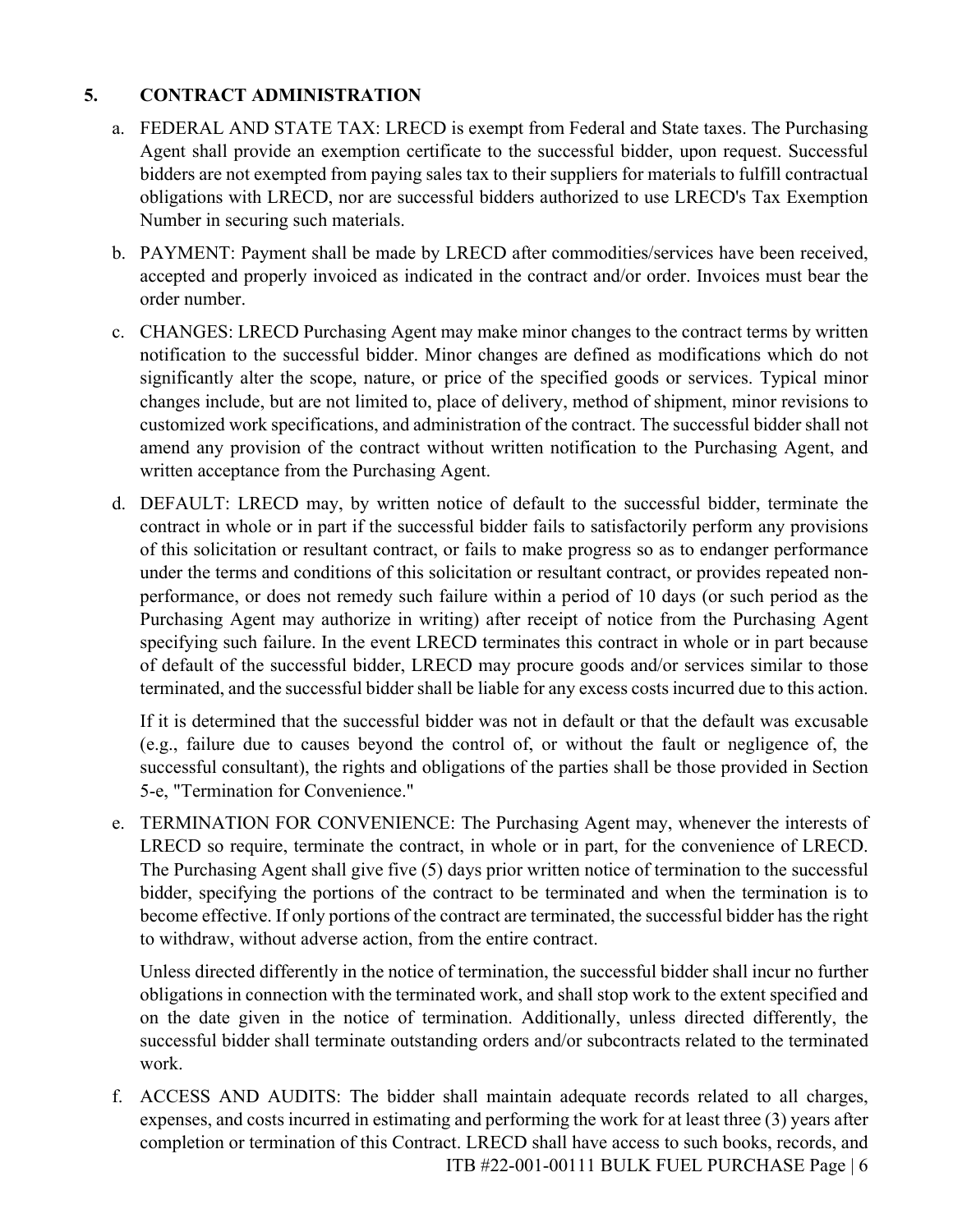documents as required in this section for the purpose of inspection or audit during normal business hours, at the bidder's place of business.

- g. EFFECTIVE: The submission of the bid will be deemed an offer by the Vendor. The Contract will be deemed awarded and validly entered into between the Vendor (Contractor) and LRECD when written Notice to Proceed has been given by LRECD through its authorized agent or a Purchase Order has been issued to the Contractor covering same.
- h. DOCUMENT: The Contract shall be comprised of the documents listed in the Solicitation and all attachments thereto. These documents shall constitute the entire agreement between the Vendor and LRECD. The Contract will bind LRECD, and the Vendor and their partners, successors, assigns, and legal representatives.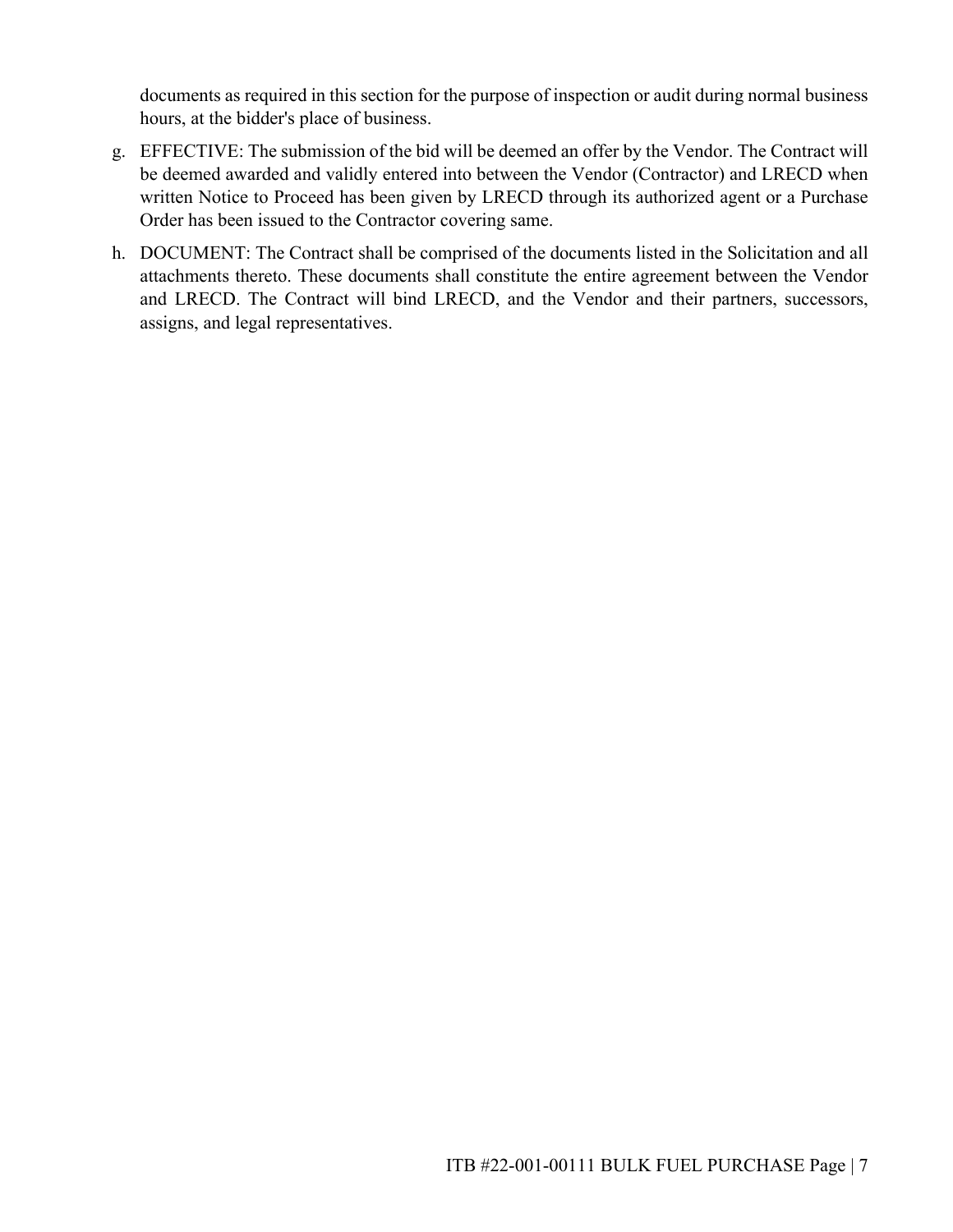# **LOXAHATCHEE RIVER ENVIRONMENTAL CONTROL DISTRICT #22-001-00111– BULK FUEL PURCHASE**

### **SPECIAL CONDITIONS**

#### **GENERAL/SPECIAL CONDITION PRECEDENCE**

In the event of conflict between General Conditions and Special Conditions, the provisions of the Special Conditions shall have precedence.

#### **PREPARATION**

LRECD shall not be liable for any costs, fees or expenses incurred by any bidder in responding to this solicitation, subsequent inquiries or presentations relating to a response.

Pursuant to the Florida Public Records Act, materials submitted by all respondents and the results of LRECD's evaluation are open to public inspection. Respondents should take special note of this as it relates to any proprietary information that may be included in bid documents.

#### **WORK SITE SAFETY/SECURITY**

The successful bidder shall at all times guard against damage or loss to the property of LRECD, the bidder's own property, and/or that of other contractors, and shall be held responsible for replacing or repairing any such loss or damage. When applicable, the successful bidder shall provide fences, signs, barricades, flashing lights, etc. necessary to protect and secure the work site(s) and insure compliance with all applicable local, State, and Federal safety regulations. Additionally, successful bidder shall provide for the prompt removal of all damaged equipment from LRECD property. LRECD may withhold payment or make such deductions as deemed necessary to ensure reimbursement or replacement for loss or damage to property through negligence of the successful bidder or its agents.

#### **SIGNATURE REQUIREMENTS**

The bid response must be signed by a duly authorized official(s) of the proposing firm or by the proposing individual. Consortiums, joint ventures, or teams submitting bid response, although permitted, will not be considered responsible unless it is established that all contractual responsibility rests solely with one firm or legal entity which shall not be a subsidiary or affiliate for limited resources. Each bid response shall indicate the entity responsible for execution on behalf of the bid response team.

#### **REQUEST FOR ADDENDA**

In the event that it becomes necessary to revise any part of this solicitation, or if additional information is necessary to enable the bidding firms or individuals to make an adequate interpretation of the provisions of this solicitation, an addendum(s) to the solicitation will be posted on LRECD's website, https://loxahatcheeriver.org/governance/purchasing-bids/ and DemandStar.

#### **REJECTION RIGHTS**

LRECD reserves the right, at any time, to modify, waive or otherwise vary the terms and conditions of this solicitation including, but not limited to, the deadlines for submission and submission requirements. LRECD further reserves the right to reject any or all bid responses and to cancel or withdraw this solicitation at any time. Selection is dependent upon the negotiation of a mutually acceptable contract.

#### **INSURANCE REQUIREMENTS**

The selected bidder shall provide the following insurance coverage as a minimum during the contract: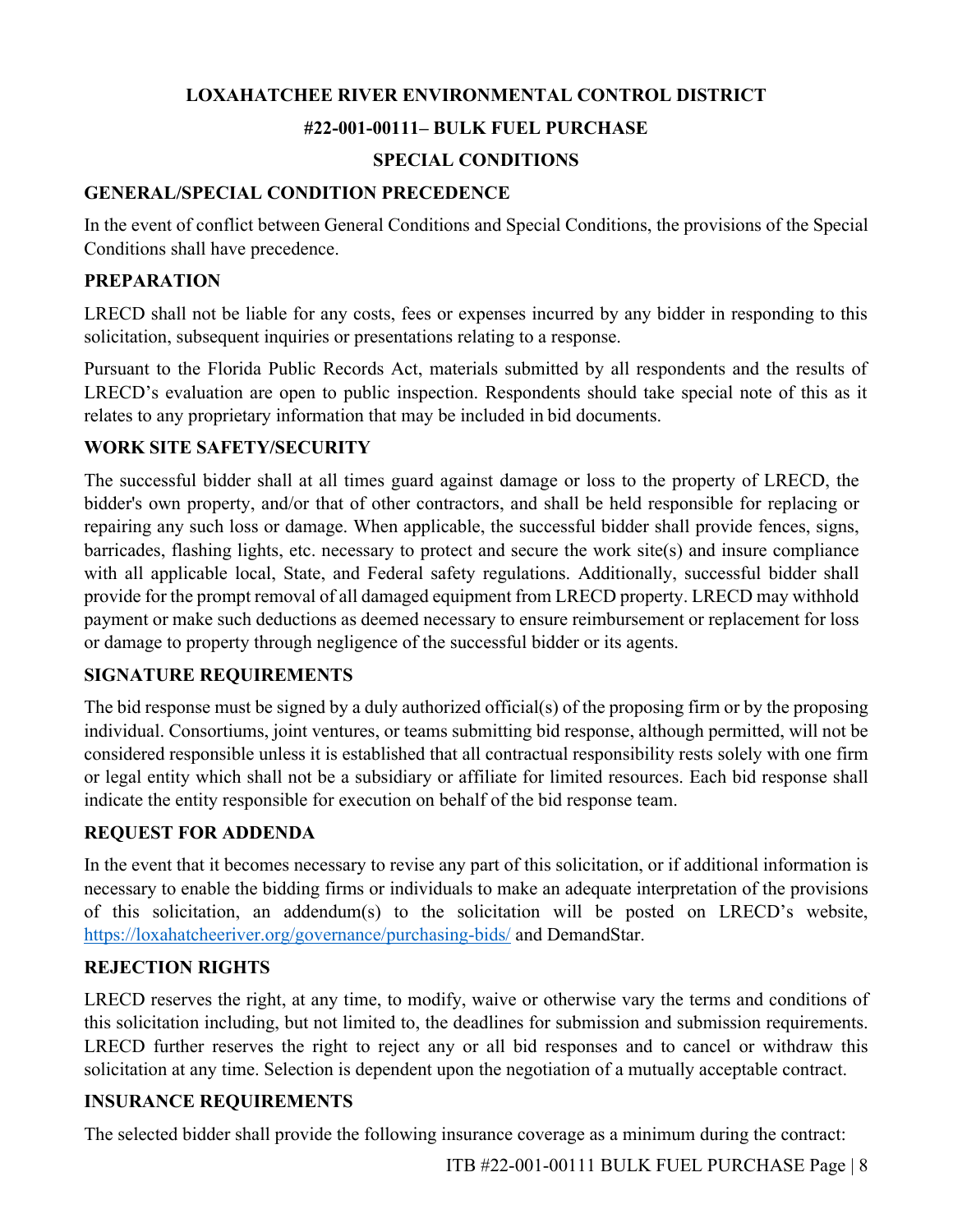| a. | Vehicle – Owner, Hired, Non-owner – Any Automobile Coverage                                                                                                                                                                               |               |
|----|-------------------------------------------------------------------------------------------------------------------------------------------------------------------------------------------------------------------------------------------|---------------|
|    | Injury or death of any one person:                                                                                                                                                                                                        | \$1,000,000   |
|    | Injury or death of more than one person<br>in any one occurrence:                                                                                                                                                                         | \$1,000,000   |
|    | Property Damage – any one occurrence:                                                                                                                                                                                                     | \$<br>300,000 |
| b. | Comprehensive General Liability, other than vehicle, including:<br>Comprehensive<br>Premises Operations<br>Products/Completed Operations Hazard<br><b>Broad Form Property Damage</b><br><b>Independent Contractors</b><br>Personal Injury |               |
|    | Per occurrence:                                                                                                                                                                                                                           | \$1,000,000   |
|    | Aggregate:                                                                                                                                                                                                                                | \$1,000,000   |
|    | Injury or death of any one person:                                                                                                                                                                                                        | \$1,000,000   |
|    | Injury or death of more than one person<br>in any one occurrence:                                                                                                                                                                         | \$1,000,000   |
| c. | <b>Property Damage:</b><br>Each occurrence:                                                                                                                                                                                               | \$<br>300,000 |
|    | Aggregate operations:                                                                                                                                                                                                                     | \$<br>500,000 |
|    | Aggregate protective:                                                                                                                                                                                                                     | \$<br>500,000 |
|    | Aggregate contractual:                                                                                                                                                                                                                    | \$<br>500,000 |
|    | d. Professional Liability Insurance:                                                                                                                                                                                                      | \$1,000,000   |

The bidder shall make the same insurance requirements of any of its subcontractors. The bidder shall indemnify and save Owner harmless from any damages resulting to them for failure of the contractor or subcontractor to take out or maintain such insurance.

Loxahatchee River Environmental Control District shall be listed as an insured or additional insured on the insurance certificate.

#### **CONSULTANT PERFORMANCE REVIEWS AND RATINGS**

LRECD may develop a contractor performance evaluation report. This report shall be used to periodically review and rate the contractor's performance under the contract with performance rating as follows:

| Satisfactory:   | Meets requirements         |
|-----------------|----------------------------|
| Unsatisfactory: | Does not meet requirements |

The report shall also list discrepancies found during the review period. The vendor shall be provided with a copy of the report and may respond in writing if he takes exception to the report or wishes to comment on the report. Contractor performance reviews and subsequent reports will be used in determining the suitability of the contract services and extension.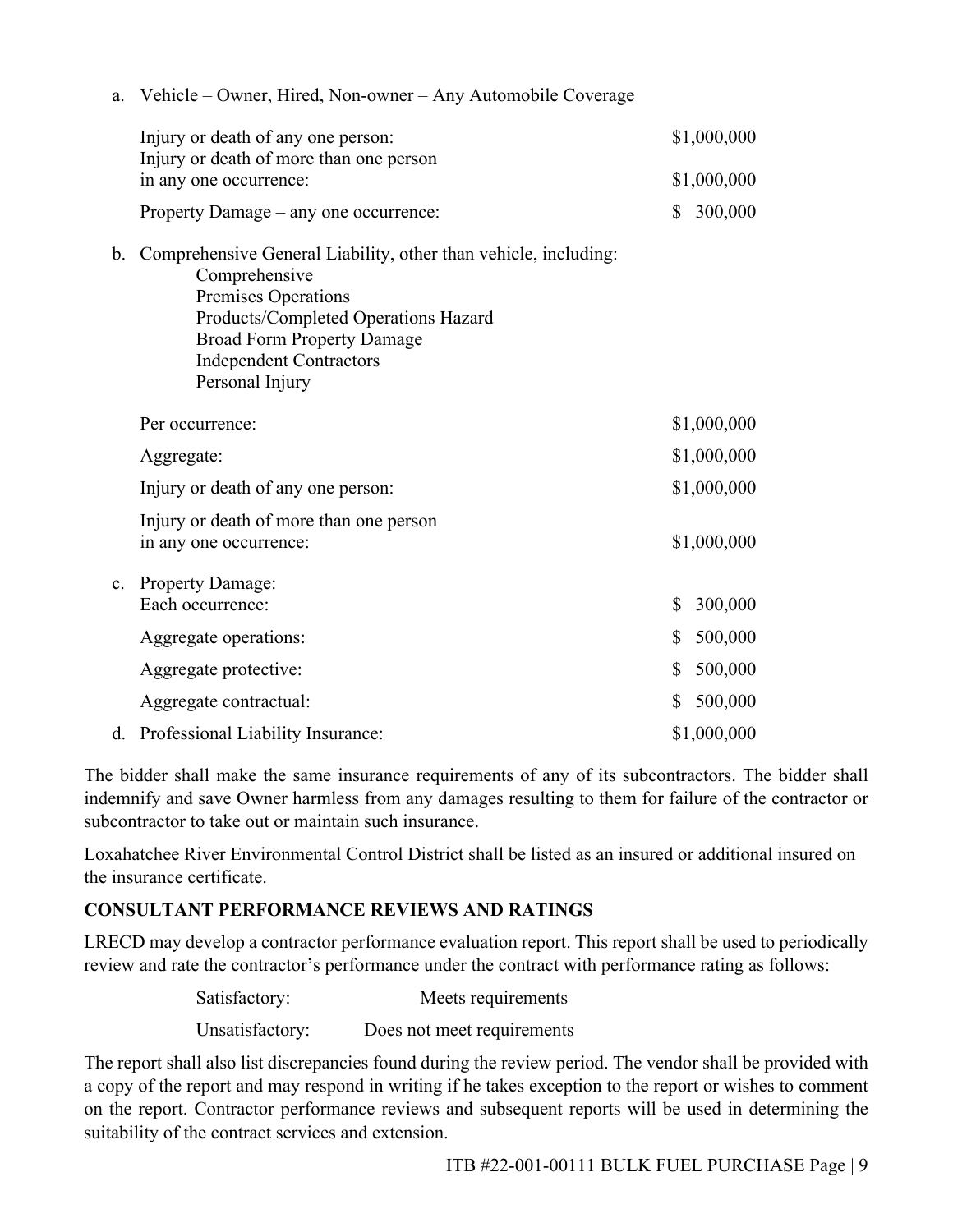#### **DELETION OR MODIFICATION OF SERVICES**

LRECD reserves the right to delete or make modifications to any portion of the Contract at any time without cause, and if such right is exercised by LRECD, the total fee shall be reduced in the same ratio as the estimated cost of the work deleted bears to the estimated cost of the work originally planned. If work has already been accomplished on the portion of the Contract to be deleted, the Contractor shall be paid for the deleted portion on the basis of the estimated percentage of completion of such portion.

#### **E-VERIFY**

Bidder must comply with the Executive Order No. 12989 as amended, and Execute Order No. 11-116. Bidder agrees to utilize the U.S. Department of Homeland Security's E-Verify system, https://everify.uscis.gov/emp, to verify the employment eligibility of (1) all persons employed by Bidder during the contract term to perform any duties within Florida; and (2) all persons, including subcontractors, assigned by Bidder to perform work pursuant to this Agreement. Bidders meeting the terms and conditions of the E-Verify System are deemed to be in compliance with this provision.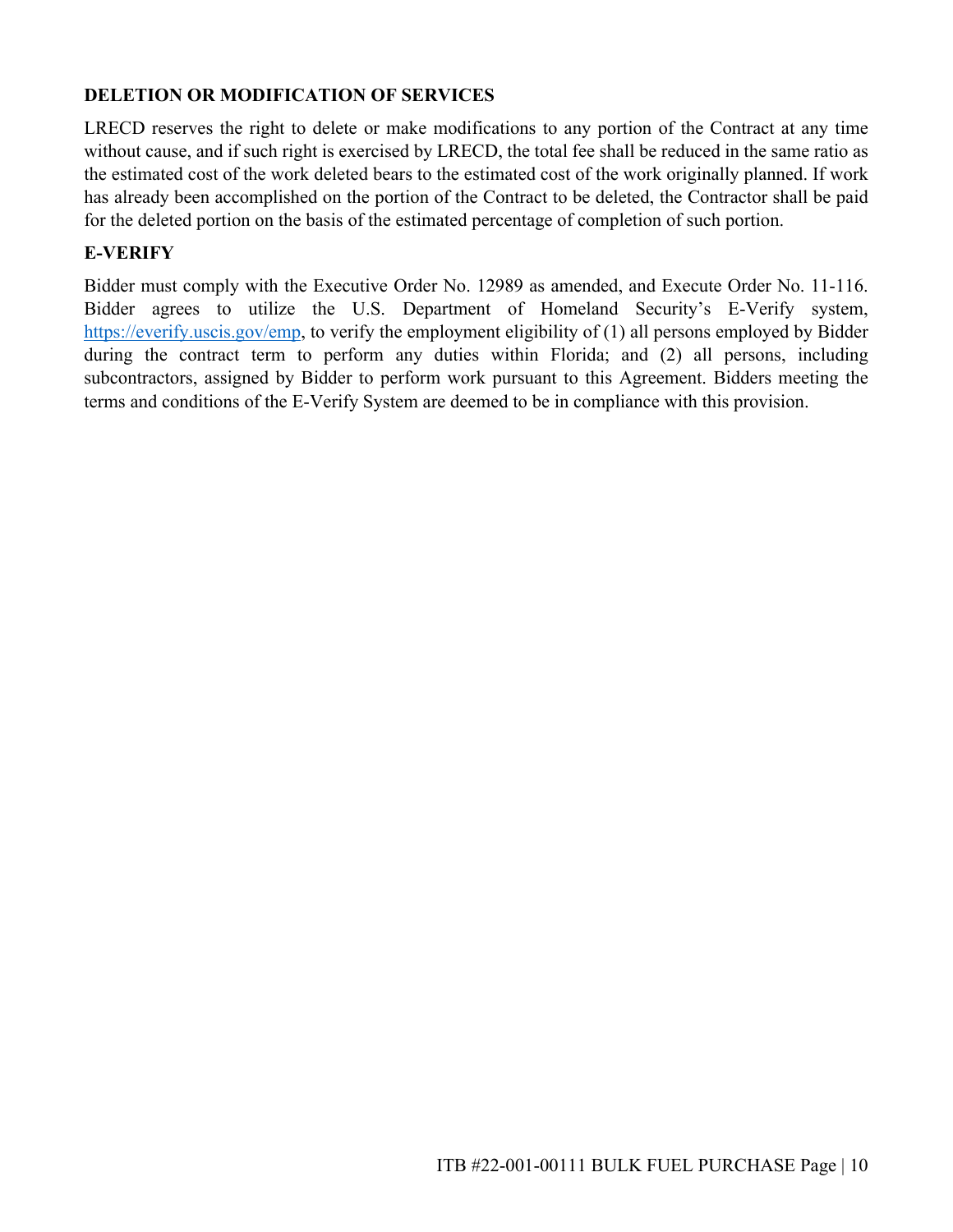## **LOXAHATCHEE RIVER ENVIRONMENTAL CONTROL DISTRICT #22-001-00111– BULK FUEL PURCHASE TECHNICAL SPECIFICATIONS**

#### **PURPOSE**

It is the intent of the Loxahatchee River Environmental Control District (LRECD) to obtain quotations from qualified individuals, firms, and legal entities relative to the supply and delivery of diesel, gasoline, and emergency generator fuel. Suppliers and dealers of gasoline, on-road diesel, and off-road diesel are invited to respond to this solicitation. The selected Vendor must provide all labor, supervision, equipment, machinery, tools, materials, transportation, insurance, and all other incidentals necessary to comply with the specifications set forth herein.

#### **BACKGROUND**

Loxahatchee River Environmental Control District is an Independent Special District created by the Florida Legislature in 1971. LRECD serves as the regional wastewater utility providing service to Jupiter, Tequesta, Juno Beach and unincorporated areas of northern Palm Beach and southern Martin Counties. LRECD's major facilities include: Wastewater Collection & Transmission; Reuse Distribution System; Wastewater Treatment Facility; and Administration, Education, and Maintenance Facilities.

#### **CONTACT INFORMATION**

Any **questions** concerning the intent, meaning and interpretation of the solicitation documents shall be requested in writing via email or fax, and received by LRECD **no later than 2:00 P.M. Local Time on October 15, 2021**. Written inquiries shall be sent to:

> Hazel Figueroa, Purchasing Agent Loxahatchee River District 2500 Jupiter Park Drive Jupiter, FL 33458-8962 Fax: (561) 743-3027 E-mail: purchasing@lrecd.org

LRECD will not respond to oral inquiries.

No person is authorized to give oral interpretations of, or make oral changes to, the solicitation documents. Therefore, oral statements shall not be binding and should not be relied upon. Any interpretation of, or changes to, the solicitation documents shall be made in the form of a written addendum to the solicitation document and shall be furnished by LRECD to all bidders.

#### **BID SUBMITTAL/WITHDRAWAL**

Bids will be received by the LRECD until 2:00 P.M. local time on October 19, 2021. Any submittals received after 2:00 P.M. local time on October 19, 2021, will not be accepted under any circumstances.

The bid submission must be submitted electronically through DemandStar.com. The proposer can only view/submit their bid response and will not have access to any other submittals. The bid response submitted may be changed at the consultant's discretion until the solicitation due date and time is reached. Respondents are strongly encouraged to contact DemandStar at demandstar.com or (866) 273-1863 for instructions on how to submit an electronic bid.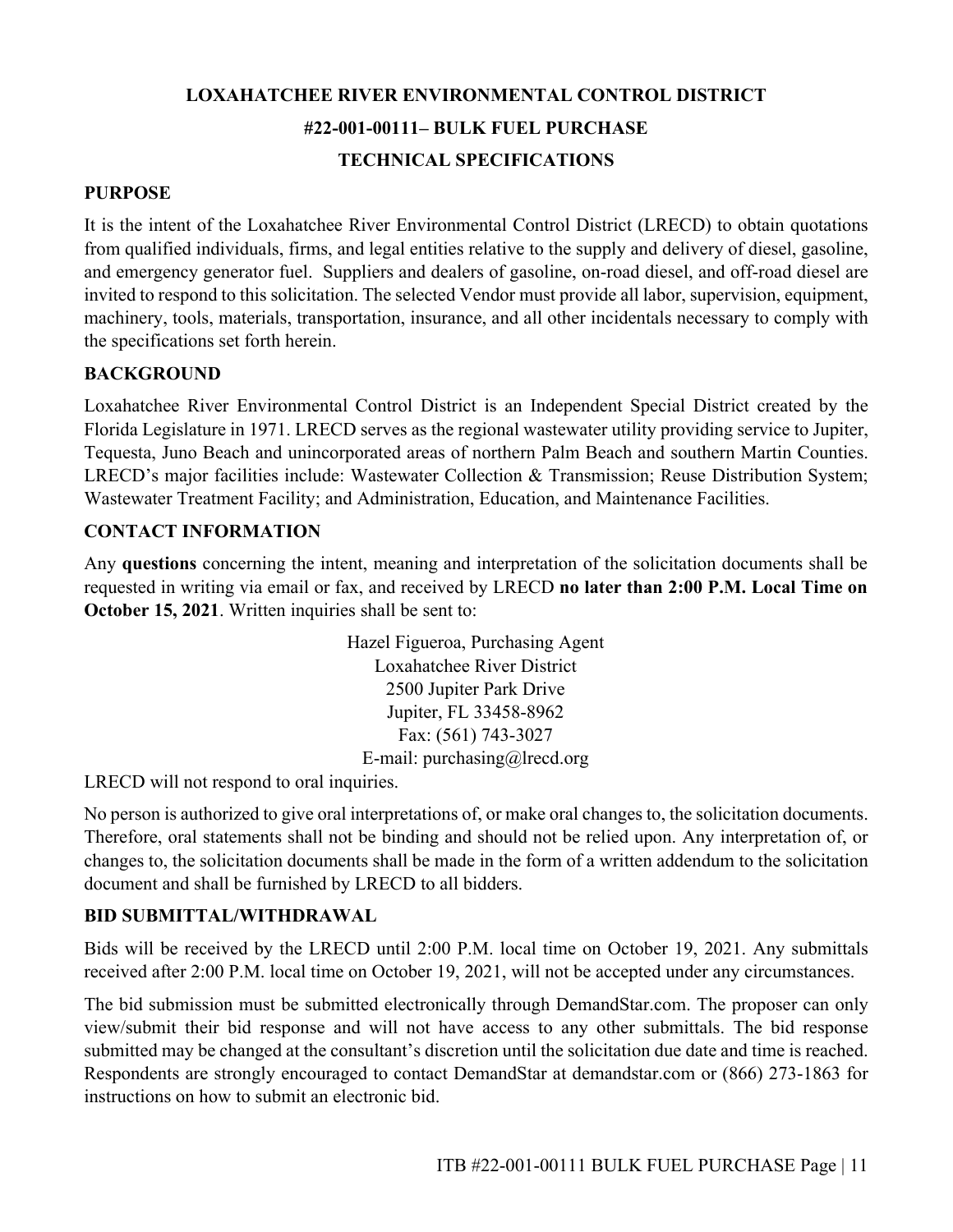It is the sole responsibility of the bidder to assure that their submittal is uploaded to DemandStar on or before the solicitation due date and time. The LRECD shall in no way whatsoever be responsible for any delays caused by power outages or internet failures. No exceptions will be made.

Each firm shall hold their bid response good for acceptance by LRECD for a period not less than ninety (90) calendar days from October 19, 2021, during which time LRECD may request clarification of the bid for the purpose of evaluation. Amendments or clarifications shall not affect the remainder of the bids, but only that portion so amended or clarified. Bid submittals may be withdrawn by removing all documents from DemandStar prior to the deadline. If a firm wishes to withdraw their bid after the responses have been opened by the LRECD, the withdrawal must be made by written notice or in person at any time prior to October 29, 2021.

#### **BID AWARD**

The LRECD intends to award contract(s) to one or more (not to exceed three) responsive bidders that provide the best value to the LRECD for each item listed on the Bid Response. In the event of a multiple award, the LRECD may designate a Primary and Secondary Contractor. The Secondary Contractor may be used if the Primary Contractor is unable to cope with demand, or should lead times or standards of performance become unacceptable to the LRECD requirements, or if the contract is terminated for cause or convenience.

The LRECD reserves the right to reject pricing that is greater than pricing offered to other potential Customers (e.g., city, county, state, university, or federal contracts). Contract period will be for an initial four (4) year period with an option to renew for one (1) additional five (5) year period, contingent upon satisfactory service and mutual agreement of the parties.

#### **PRICING**

**Fixed Fee Per Gallon**: This is the fixed amount to be added to or subtracted from the average base price, as defined below in Average Base Price of each gallon of fuel delivered. The Fixed Fee Per Gallon will include any delivery cost from the Awardee's terminal to the delivery location specified plus any other administrative or handling charges, etc. All prices are F.O.B. destinations.

**Average Base Price**: All prices will be based on the daily DTN FastRacks rack averages for Orlando Padd 1 Report. The base costs will be validated by daily DTN FastRacks price sheets provided by the Awardee via email or fax to the LRECD representative.

Fuel costs must exclude any State or Federal taxes and/or fees that the LRECD is exempt from paying.

#### **DELIVERY**

Unless otherwise requested at the time of order, deliveries will be to the LRECD Wastewater Treatment Plant Facility located at 2500 Jupiter Park Drive, Jupiter, Florida 33458, between the hours of 7:30 AM and 3:30 PM (EDT). The awarded vendor(s) agrees to supply the LRECD with deliveries to be made within twenty-four (24) hours of receipt of order, including weekends and holidays. Delivery must be made F.O.B. destination point. All deliveries must be delivered by a truck dispensing system. Deliveries will be metered at the time of drop. Vendors are required to provide a printed meter ticket at time of delivery.

The vendor must be thoroughly acquainted with the site for the proposed bid to fully understand the facilities, difficulties and restrictions attending to the execution of the bid. The vendor will be allowed no additional compensation for failure to be so informed.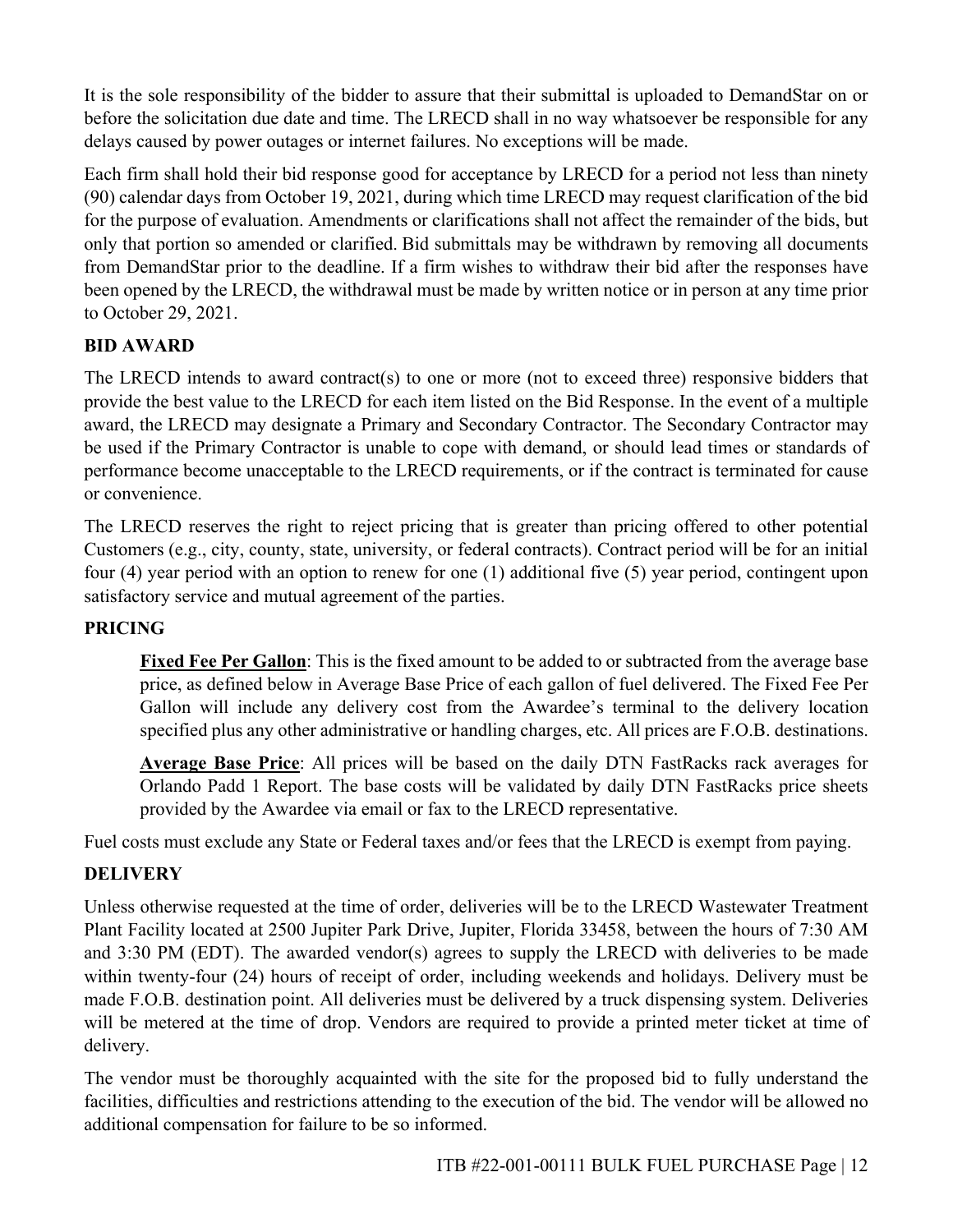Delivery drivers will be expected to take adequate precautions against leaks, spills, overfills, and other fuel discharges. All fuel spills must be cleaned up by the Awardee at no cost to the LRECD in compliance with EPA regulations.

#### **ALTERNATIVE DELIVERY LOCATIONS**

There may be times, usually prior to hurricane season, where the LRECD will request deliveries be made to alternative offsite locations. These locations are as follows:

| Master Lift Station #1 | 860 Indiantown Road, Jupiter, Florida 33458      |
|------------------------|--------------------------------------------------|
| Lift Station #200      | 850 Frederick Small Road, Jupiter, Florida 33458 |
| Lift Station #43       | SE Country Club Drive, Tequesta, Florida 33469   |
| Lift Station #60       | 50 Colony Road, Jupiter, Florida 33469           |
| Lift Station #62       | 301 Old Dixie Hwy, Tequesta, Florida 33469       |
| Lift Station #70       | 4960 Tequesta Drive, Tequesta, Florida 33469     |
| Lift Station #71       | 200 Country Club Drive, Tequesta, Florida 33469  |
| Lift Station $\#114$   | 2600 Marcinski Road, Jupiter, Florida 33477      |
| Lift Station $\#163$   | 19651 North Fork Drive, Jupiter, Florida 33458   |
| Lift Station #291      | 214 Cortona Blvd., Jupiter, Florida 33478        |

#### **EMERGENCY PLANNING**

Each bidder must include a policy statement with their bid submittal regarding fuel deliveries preceding an emergency such as a hurricane, and immediately following, provided that rack facilities remain operational.

Prior to an emergency situation (i.e. hurricane) the LRECD tanks must be topped off. The awarded vendor will receive notification from the LRECD at a specific time (i.e. 72 to 96 hours before a hurricane) to top off all LRECD tanks with gasoline and/or diesel fuel. Every effort should be made to make deliveries to ensure the LRECD's tanks remain full during hurricane season. Bidder must be able to guarantee without any reservation, priority of availability (within existing Federal guidelines and allocations) in any emergency. If bidding company is not an integrated oil company and therefore dependent upon another supplier for supplies or allocations, to be considered, they must provide with their bid, a duly notarized affidavit from any established integrated oil company, not dependent upon another supplier for petroleum products.

\*An Integrated Oil Company is defined as a company who primarily performs the functions of refining, transporting, and marketing fuels as listed herein.

#### **ESTIMATED CONSUMPTION**

It is estimated that the LRECD will purchase approximately 1,500 gallons of unleaded fuel and 83,000 gallons of diesel fuel per year. The quantities shown are estimates of the quantity of items expected to be purchased during the initial year of award. Actual quantities purchased may often exceed or be less than quantities shown. Orders will be placed as needed during the contract period.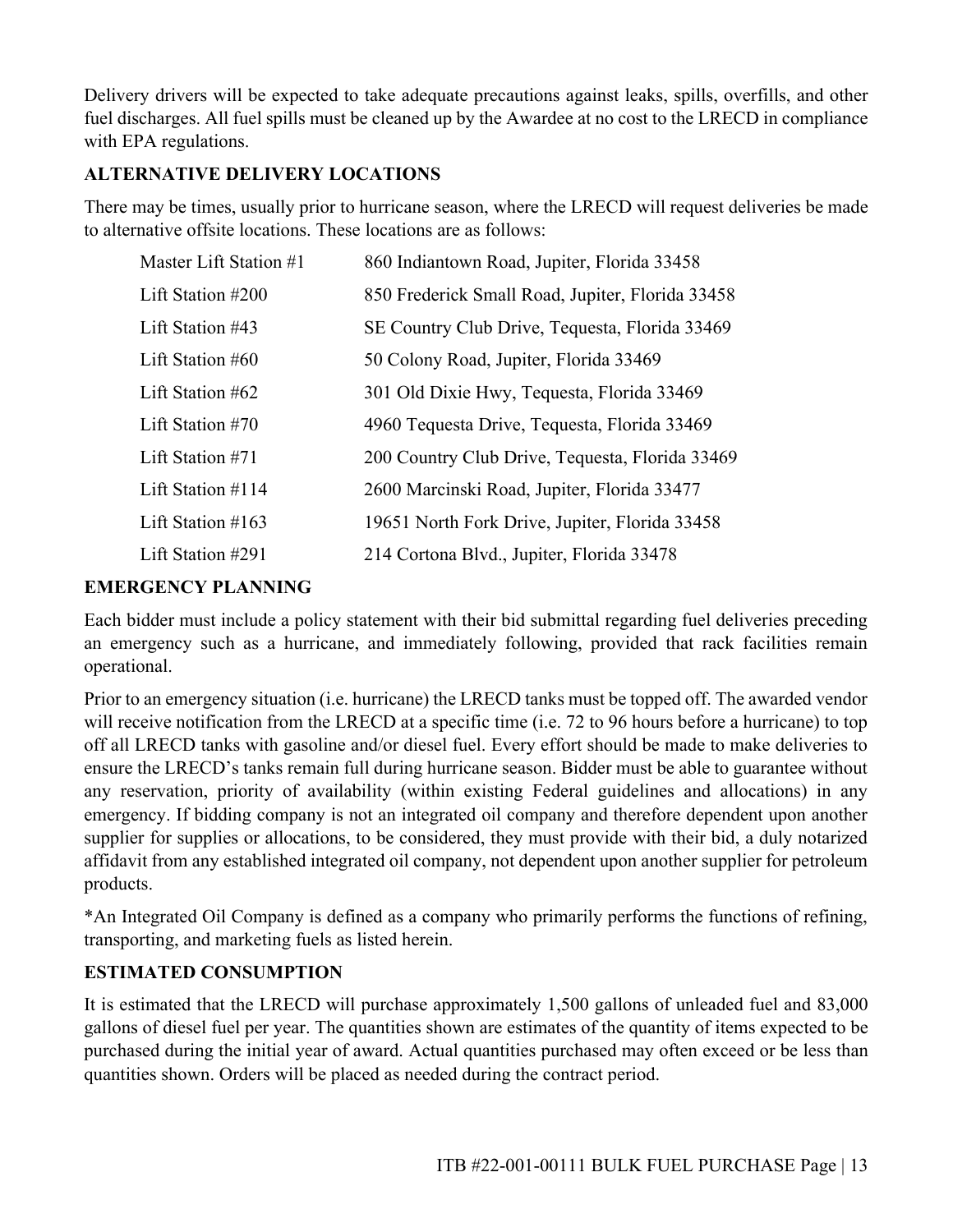#### **FUEL SPECIFICATION**

Vendors will provide gasoline, diesel/off road diesel per the following specifications:

**Diesel Fuel, Grade No. 2 Ultra Low Sulfur:** Grade no. 2-D (.0015 mass % sulfur, 40 cetane min.), for use in over the road diesel engine, per A.S.T.M. specification D975, complying with Rule 5J-21.001, Florida Administrative Code. Price will exclude all tax, applicable tax to be added to invoice. To be delivered as ordered via tank wagon.

**Diesel Fuel, Red Dye Grade No. 2 Ultra Low Sulfur:** Grade no. 2-D (.05 mass % sulfur, 40 cetane min), for use in off-road diesel engine, per A.S.T.M. D613, A.S.T.M. specification D975, complying with Rule 5J-21.001, Florida Administrative Code. Price will exclude all tax, applicable tax to be added to invoice. To be delivered as ordered via tank wagon.

**Gasoline, Premium Unleaded – 90 Octane:** Gasoline, unleaded, premium, antiknock (octane), ethanolfree. The product must comply with the standards in Rule 5J-21.001, Florida Administrative Code. Price will exclude state inspection fee and all tax, state inspection fee and all applicable tax to be added to invoice. To be delivered as ordered via tank wagon.

**Fuel Conditioner/Stabilizer/Additive:** To improve Cetane, clean and prevent deposits, lubricate, inhibit corrosion, aid in water removal, prevent formation of gums and varnishes, and prevent biological growth. The product must meet the performance requirements of the Coordinating European Council (CEC) F-98- 08, be registered with the EPA, and comply with CFR Title 40, Part 80.521.

Upon LRECD request, vendor must provide all certificates concerning product quality of all commodities listed above.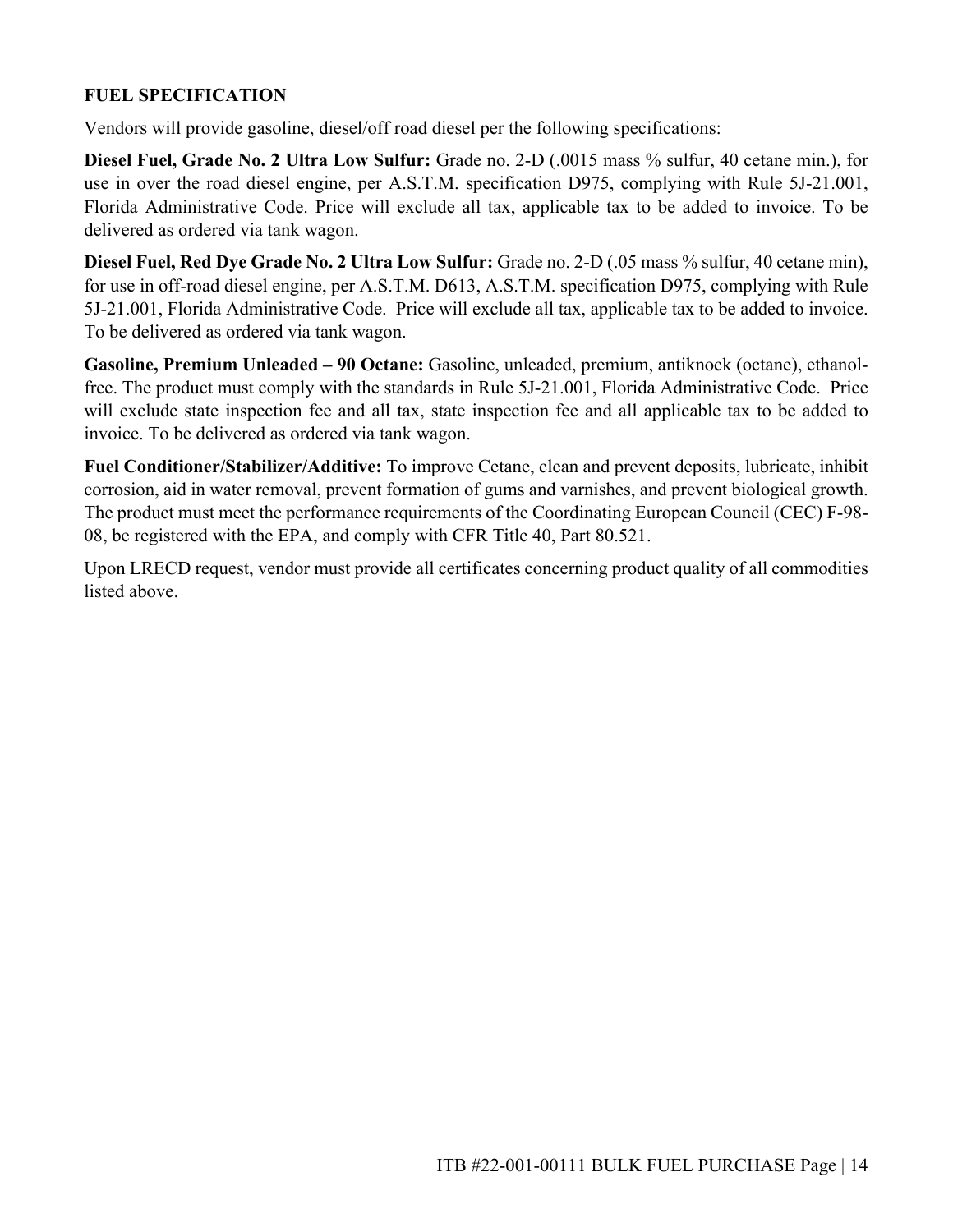#### **LOXAHATCHEE RIVER ENVIRONMENTAL CONTROL DISTRICT**

#### **#22-001-00111– BULK FUEL PURCHASE**

#### **BID RESPONSE**

In accordance with the Terms, Conditions and Specifications of Bid #22-001-00111Bulk Fuel Purchase, we wish to offer our bid as follows:

Price subtracted from or added to the average port price for Orlando, Florida as published in the Padd 1 Report published by the Data Transmission Network (DTN FastRacks Averages – Gross, AM report). OPIS Rack Average will not be accepted. Prices based per gallon.

#### **DO NOT INCLUDE TAXES OR THE PUBLISHED AVERAGE PRICE IN YOUR BID PRICE.**

#### **BID TENDER ITEM 1: #2 DIESEL ULTRA LOW SULFUR FUEL**

Estimated Annual Total of 28,000 gallons

Minimum Delivery: 1,500 gallons

Delivered by Tanker

|                                                                    |                                                                           | Minus - $\frac{\mathcal{S}}{\mathcal{S}}$ OR Plus + $\frac{\mathcal{S}}{\mathcal{S}}$ |
|--------------------------------------------------------------------|---------------------------------------------------------------------------|---------------------------------------------------------------------------------------|
| <b>BID TENDER ITEM 2: #2 DIESEL ULTRA LOW SULFUR RED DYED FUEL</b> |                                                                           |                                                                                       |
| Estimated Annual Total of 55,000 gallons                           |                                                                           |                                                                                       |
| Minimum Delivery: 1,500 gallons                                    |                                                                           |                                                                                       |
| Delivered by Tanker                                                |                                                                           |                                                                                       |
|                                                                    | Minus - $\frac{\text{S}}{\text{S}}$ OR Plus + $\frac{\text{S}}{\text{S}}$ |                                                                                       |
| <b>BID TENDER ITEM 3: UNLEADED GASOLINE, OCTANE 90</b>             |                                                                           |                                                                                       |
| Estimated Annual Total of 1,500 gallons                            |                                                                           |                                                                                       |
| Minimum Delivery: 300 gallons                                      |                                                                           |                                                                                       |
| Delivered by Tanker                                                |                                                                           |                                                                                       |
|                                                                    |                                                                           | Minus - $\frac{1}{2}$ OR Plus + $\frac{1}{2}$                                         |
| <b>BID TENDER ITEM 4: FUEL STABILIZER</b>                          |                                                                           |                                                                                       |
|                                                                    |                                                                           |                                                                                       |
|                                                                    |                                                                           | \$                                                                                    |

The above figures must be inserted in U.S. currency only, and will be subtracted from or added to the published price average for the day listed in the Data Transmission Network (DTN FastRacks Averages – Gross, AM report) for Orlando, Florida published price on the day of delivery.

The figures will be applicable for purchases of diesel fuel and unleaded gasoline described herein and the pricing procedures will remain in effect from the date of this bid for the duration of the contract. Minimum delivery requirements will apply, with the exception of an emergency situation (i.e. hurricane) where all LRECD tanks must be topped off.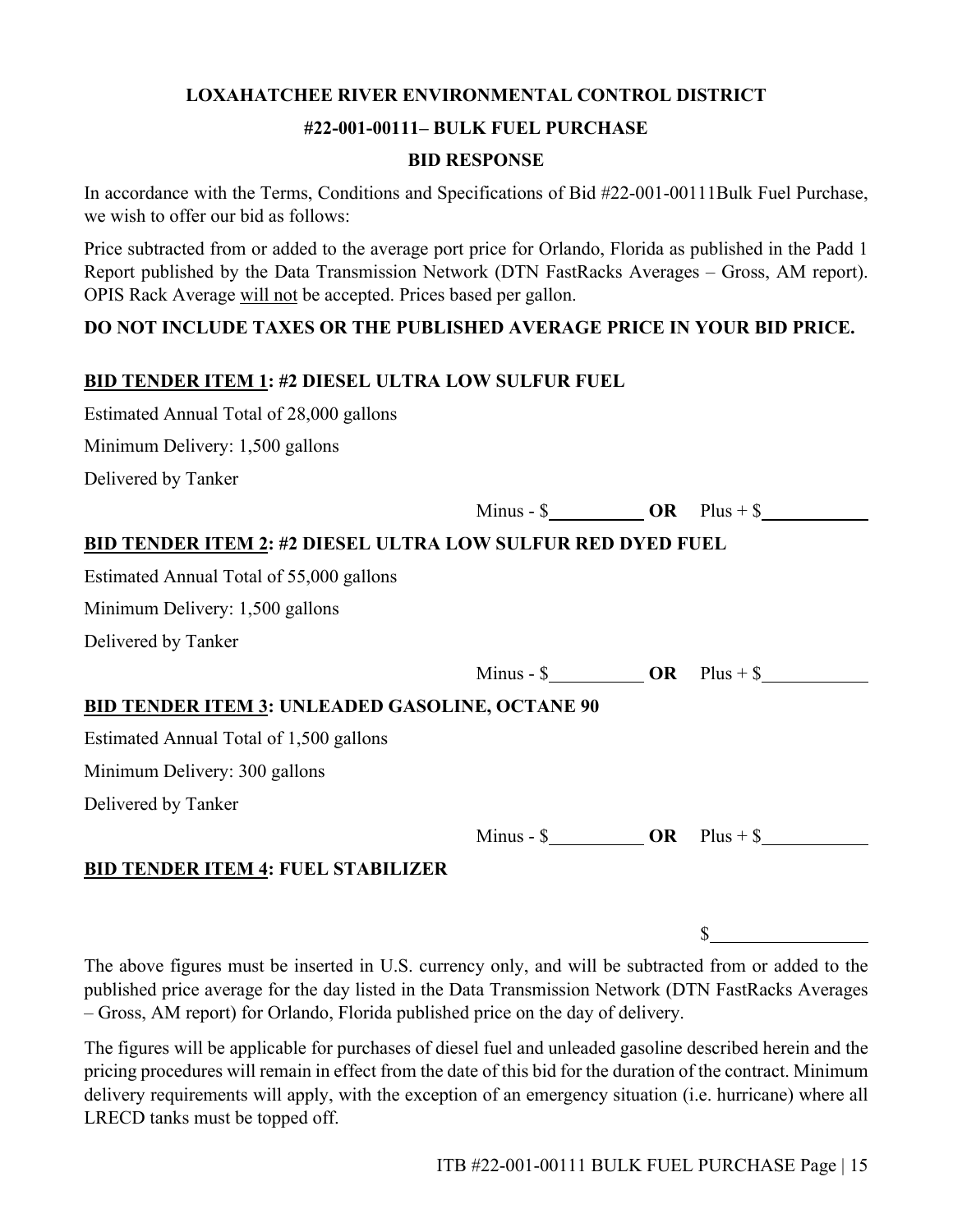**Spill and Lust fees should be included in the differential. Do not include the average price per gallon from DTN or any taxes as specified in this bid.** 

| Is Bidder's Qualification information included?                                                                                                                                                                                                                                                                                                                           |              |
|---------------------------------------------------------------------------------------------------------------------------------------------------------------------------------------------------------------------------------------------------------------------------------------------------------------------------------------------------------------------------|--------------|
| Is Proof of ability to provide insurance provided?                                                                                                                                                                                                                                                                                                                        | YES; INITIAL |
| Is Business License provided?                                                                                                                                                                                                                                                                                                                                             |              |
|                                                                                                                                                                                                                                                                                                                                                                           |              |
|                                                                                                                                                                                                                                                                                                                                                                           |              |
| (Failure to sign by a duly authorized representative will result in rejection of this bid)                                                                                                                                                                                                                                                                                |              |
| By signature on this document, bidder acknowledges and agrees that its offer includes and accepts all<br>terms, conditions, and specifications of the LRECD's bid solicitation as originally published, without<br>exception, change or alteration of any kind, except as may have been published by the LRECD in<br>official amendments prior to this date of submittal. |              |
|                                                                                                                                                                                                                                                                                                                                                                           |              |
|                                                                                                                                                                                                                                                                                                                                                                           |              |
|                                                                                                                                                                                                                                                                                                                                                                           |              |
|                                                                                                                                                                                                                                                                                                                                                                           |              |
| Firm Federal ID#:                                                                                                                                                                                                                                                                                                                                                         |              |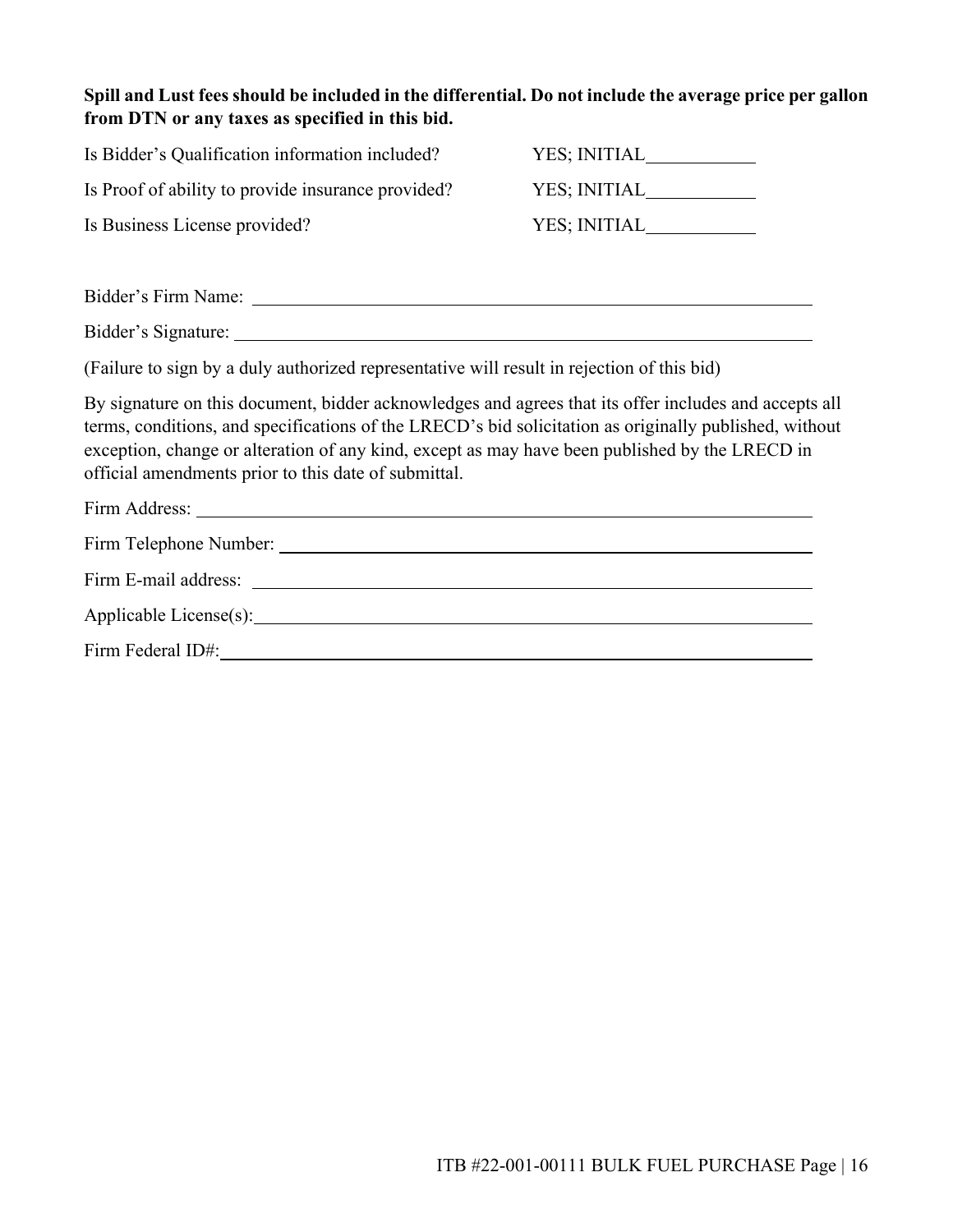#### **LOXAHATCHEE RIVER ENVIRONMENTAL CONTROL DISTRICT**

#### **#22-001-00111– BULK FUEL PURCHASE**

#### **STATEMENT OF NO BID**

If you are not bidding on this service/commodity, please complete and return this form to Loxahatchee River Environmental Control District Purchasing Agent, 2500 Jupiter Park Drive, Jupiter, FL 33458.

| Company Name:<br><u> 1989 - John Stein, Amerikaansk politiker (* 1958)</u> |
|----------------------------------------------------------------------------|
|                                                                            |
|                                                                            |
|                                                                            |
| Date:                                                                      |

We, the undersigned have declined to bid due to the following reason(s):

Specifications too "tight", i.e., geared toward brand or manufacturer only (explain below)

Insufficient time to respond to the Invitation for Bid

We do not offer this product or an equivalent

Our product schedule would not permit us to perform

Unable to meet specifications

Unable to meet bond requirements

Specifications unclear (explain below)

Other (specify below)

Do you wish to be notified of future bids for similar items?

Additional Remarks:

l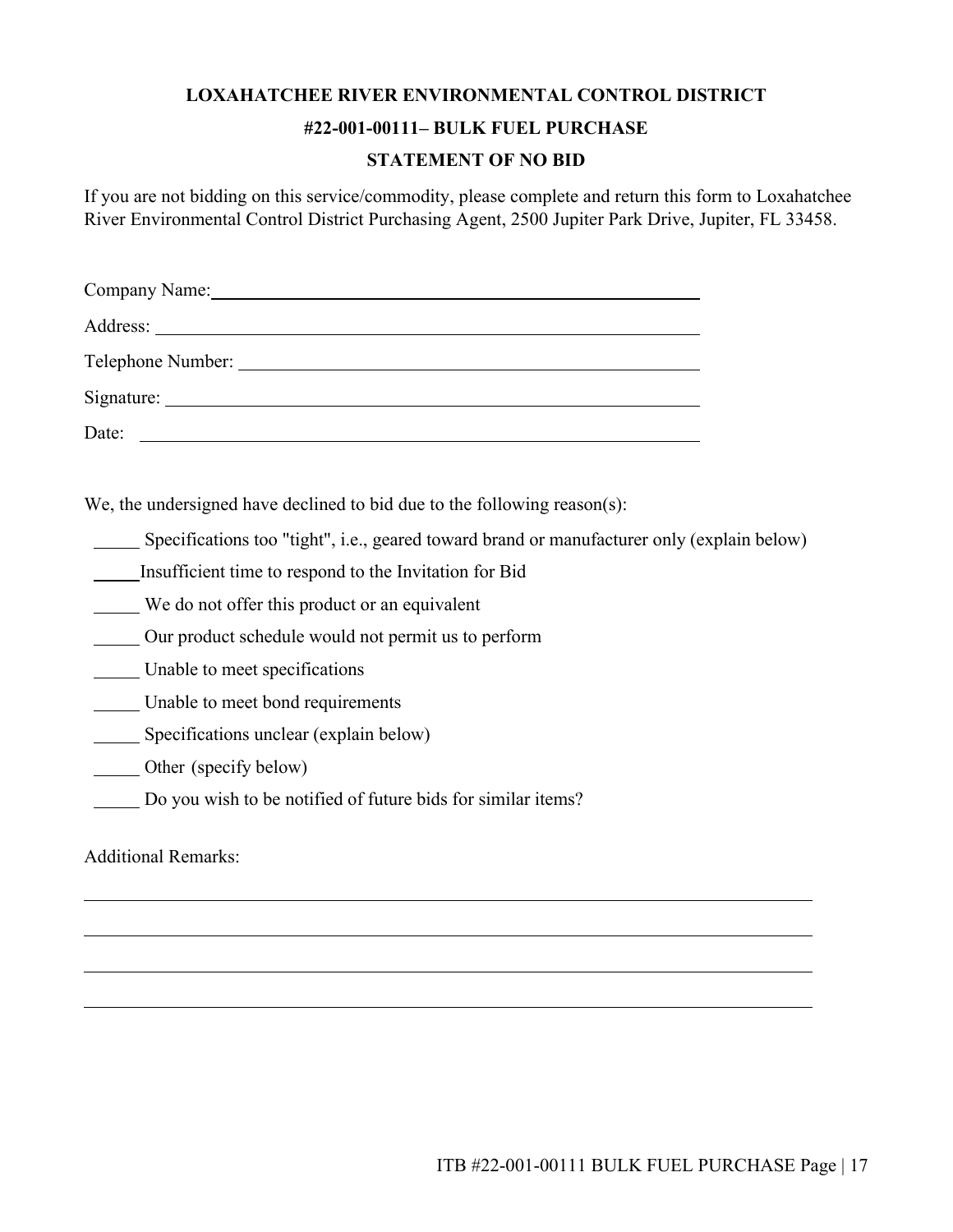#### **DRUG-FREE WORKPLACE CERTIFICATION**

**IDENTICAL TIE BIDS/PROPOSALS** - In accordance with F.S 287.087, a preference shall be given to vendors submitting with their bids/proposals the following certification that they have implemented a drug-free workplace program which meets the requirements of F.S. 287.087. In the event tie bids/proposals are received from vendors who have not submitted with their bids/proposals a completed Drug-Free Workplace Certification form, the award will be made in accordance with LRECD's Procurement Policy pertaining to tie bids/proposals.

This Drug-Free Workplace Certification form must be executed and returned with the attached bid/proposal and received on or before time of RFQ opening to be considered. The failure to execute and/or return this certification shall not cause any bid/proposal to be deemed non-responsive.

Whenever two (2) or more bids/proposals which are equal with respect to price, quality, and service are received by Loxahatchee River Environmental Control District for the procurement of commodities or contractual services, a bid/proposal received from a business that certifies that it has implemented a drugfree workplace program shall be given preference in the award process. In order to have a drug-free workplace program, a business shall:

(1) Publish a statement notifying employees that the unlawful manufacture, distribution, dispensing, possession, or use of a controlled substance is prohibited in the workplace and specifying the actions that will be taken against employees for violations of such prohibition.

(2) Inform employees about the dangers of drug abuse in the workplace, the business's policy of maintaining a drug-free workplace, any available drug counseling, rehabilitation, and employee assistance programs, and the penalties that may be imposed upon employees for drug abuse violations.

(3) Give each employee engaged in providing the commodities or contractual services that are under bid/proposal a copy of the statement specified in number (1).

(4) In the statement specified in number (1), notify the employees that, as a condition of working on the commodities or contractual services that are under the RFQ, the employee will abide by the terms of the statement and will notify the employer of any conviction of, or plea of guilty or nolo contendere to, any violation of F.S. 893, or of any controlled substance law of the United States or any state, for a violation occurring in the workplace no later than five (5) days after such conviction.

(5) Impose a sanction on or require the satisfactory participation in a drug abuse assistance or rehabilitation program for any convicted employee.

(6) Make a good faith effort to continue to maintain a drug-free workplace through implementation F.S. 287.087.

THIS CERTIFICATION is submitted by  $($ the

Individual's Name)

 $\circ$  of  $\circ$ 

(Title/Position with Company/Vendor) (Name of Company/Vendor) who does hereby certify that said Company/Vendor has implemented a drug-free workplace program which meets the requirements of F.S. 287.087, which are identified in numbers (1) through (6) above.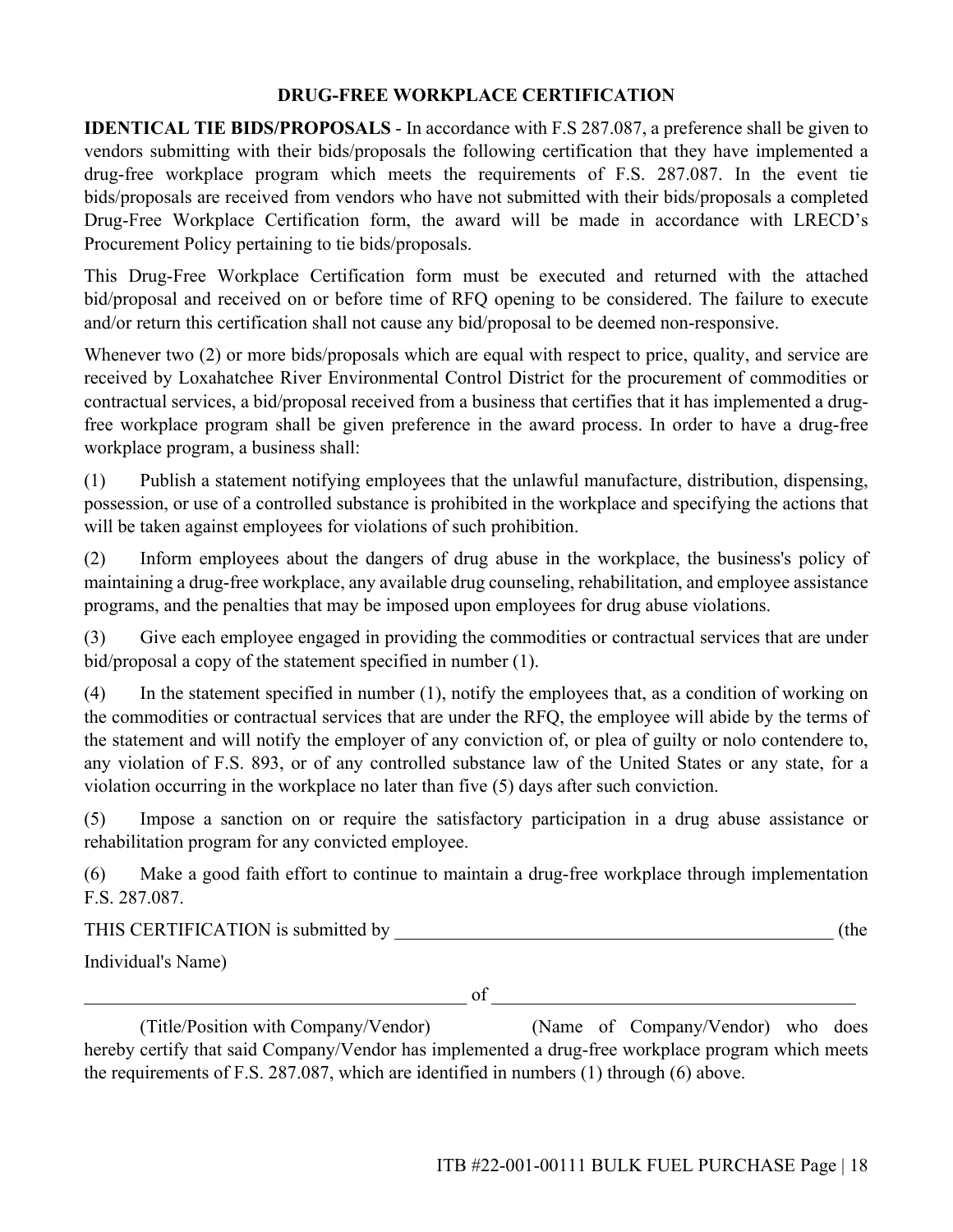#### **SWORN STATEMENT ON PUBLIC ENTITY CRIMES SECTION 287.133, FLORIDA STATUTES**

#### **This form must be signed and sworn to in the presence of a notary public or other official authorized to administer oaths.**

1. This sworn statement is submitted to Loxahatchee River Environmental Control District in conjunction with the proposal for services.

by

Print individual's name and title

for  $\overline{\phantom{a}}$ 

Print name of entity submitting sworn statement

Business address:

and (if applicable) its Federal Employer Identification Number (FEIN) is

If the entity has no FEIN, include the Social Security Number of the individual signing this sworn statement:

2. I understand that a "public entity crime" as defined in Paragraph  $287.133(1)(g)$ , Florida Statutes, means a violation of any state or federal law by a person with respect to and directly related to the transaction of business with any public entity or with an agency or political subdivision of any other state or with the United States, including, but not limited to, any proposal or contract for goods or services, any lease for real property, or any contract for the construction or repair of a public building or public work, involving antitrust, fraud, theft, bribery, collusion, racketeering, conspiracy, or material misrepresentations.

3. I understand that "convicted" or "conviction" as defined in Paragraph 287.133(1)(b), Florida Statutes, means a finding of guilt or a conviction of a public entity crime, with or without an adjudication of guilt, in any federal or state trial court of record relating to charges brought by indictment or information after July 1, 1989, as a result of a jury verdict, non-jury trial, or entry of a plea of guilty or nolo contendere.

4. I understand that an "affiliate" as defined in Paragraph 287.133(1)(a), Florida Statutes, means:

a. A predecessor or successor of a person convicted of a public entity crime; or

b. An entity under the control of any natural person who is active in the management of the entity and who has been convicted of a public entity crime. The term "affiliate" includes those officers, directors, executives, partners, shareholders, employees, members and agents who are active in the management of an affiliate. The ownership by one person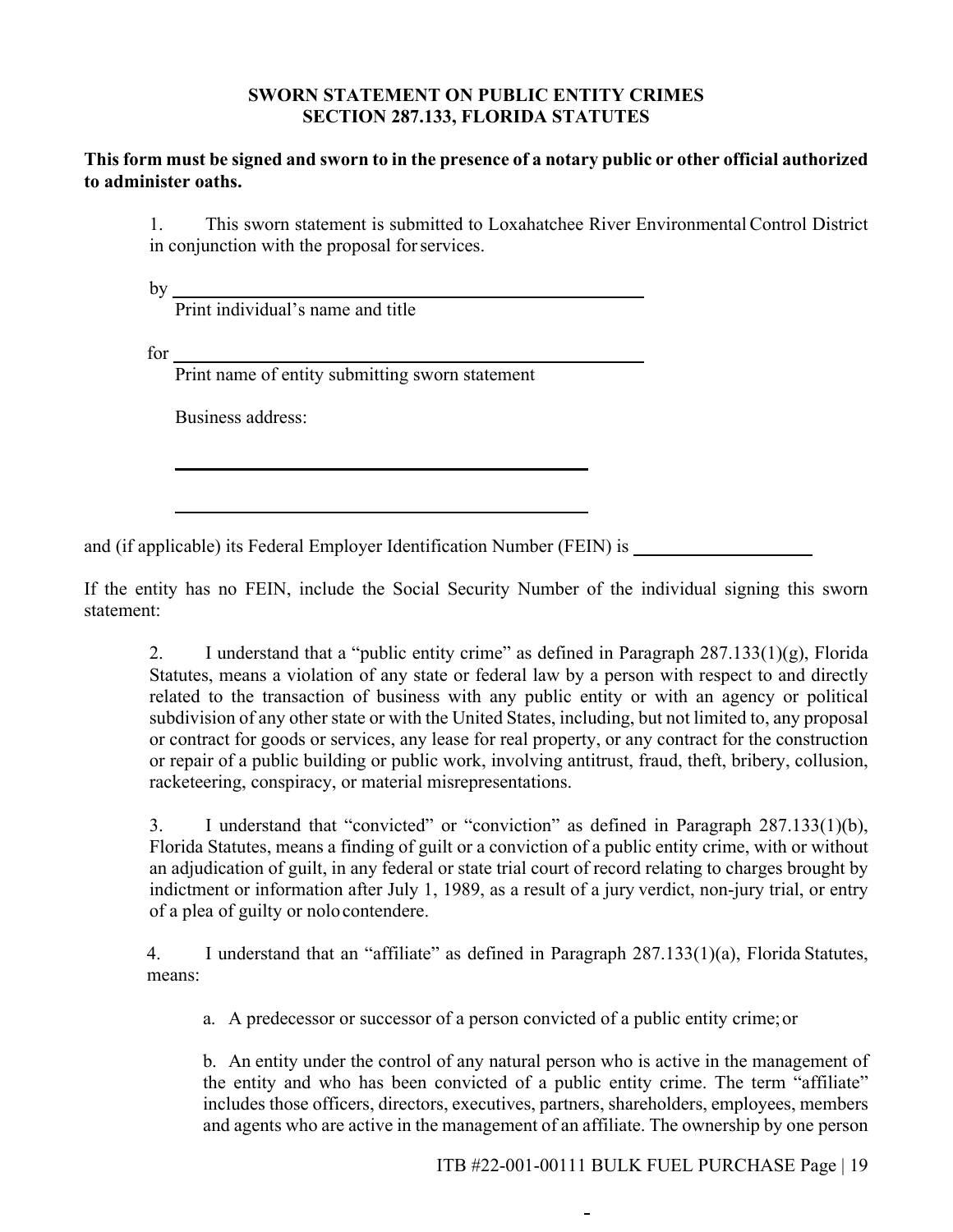of shares constituting a controlling interest in another person, or a pooling of equipment or income among persons when not for fair market value under an arm's length agreement, shall be a prima facie case that one person controls another person. A person who knowingly enters into a joint venture with a person who has been convicted of a public entity crime in Florida during the preceding 36 months shall be considered an affiliate.

5. I understand that a "person" as defined in Paragraph 287.133(1)(e), Florida Statutes, means any natural person or entity organized under the laws of any state or of the United States with the legal power to enter into a binding contract and which proposes or applies to propose on contracts let by a public entity, or which otherwise transacts or applies to transact business with a public entity. The term "person" includes those officers, directors, executives, partners, shareholders, employees, members and agents who are active in management of an entity.

6. Based on information and belief, the statement which I have marked below is true in relation to the entity submitting this sworn statement. You must indicate which statement applies.

Neither the entity submitting this sworn statement, nor any of its officers, directors, executives, partners, shareholders, employees, members, or agents who are active in the management of the entity, nor any affiliate of the entity has been charged with and convicted of a public entity crime subsequent to July 1, 1989.

The entity submitting this sworn statement, or one or more of its officers, directors, executives, partners, shareholders, employees, members or agents who are active in the management of the entity, or an affiliate of the entity has been charged with and convicted of a public entity crime subsequent to July 1, 1989.

The entity submitting this sworn statement, or one or more of its officers, directors, executives, partners, shareholders, employees, members or agents who are active in the management of the entity, or an affiliate of the entity has been charged with and convicted of a public entity crime subsequent to July 1, 1989. However, there has been a subsequent proceeding before a Hearing Officer of the State of Florida, Division of Administrative Hearings and the Final Order entered by the Hearing Officer determined that it was not in the public interest to place the entity submitting this sworn statement on the convicted vendor list. (Attach a copy of the Final Order)

7. I understand that "judgment" as defined in paragraph 55.01, Florida State Statutes, means any sum of money that was awarded by judgment against any person(s) or entity under the control of any natural person who is active in the management of the entity.

Has your entity or person(s) in management had judgment entered against it?

No Yes (If yes, provide a copy of the judgment)